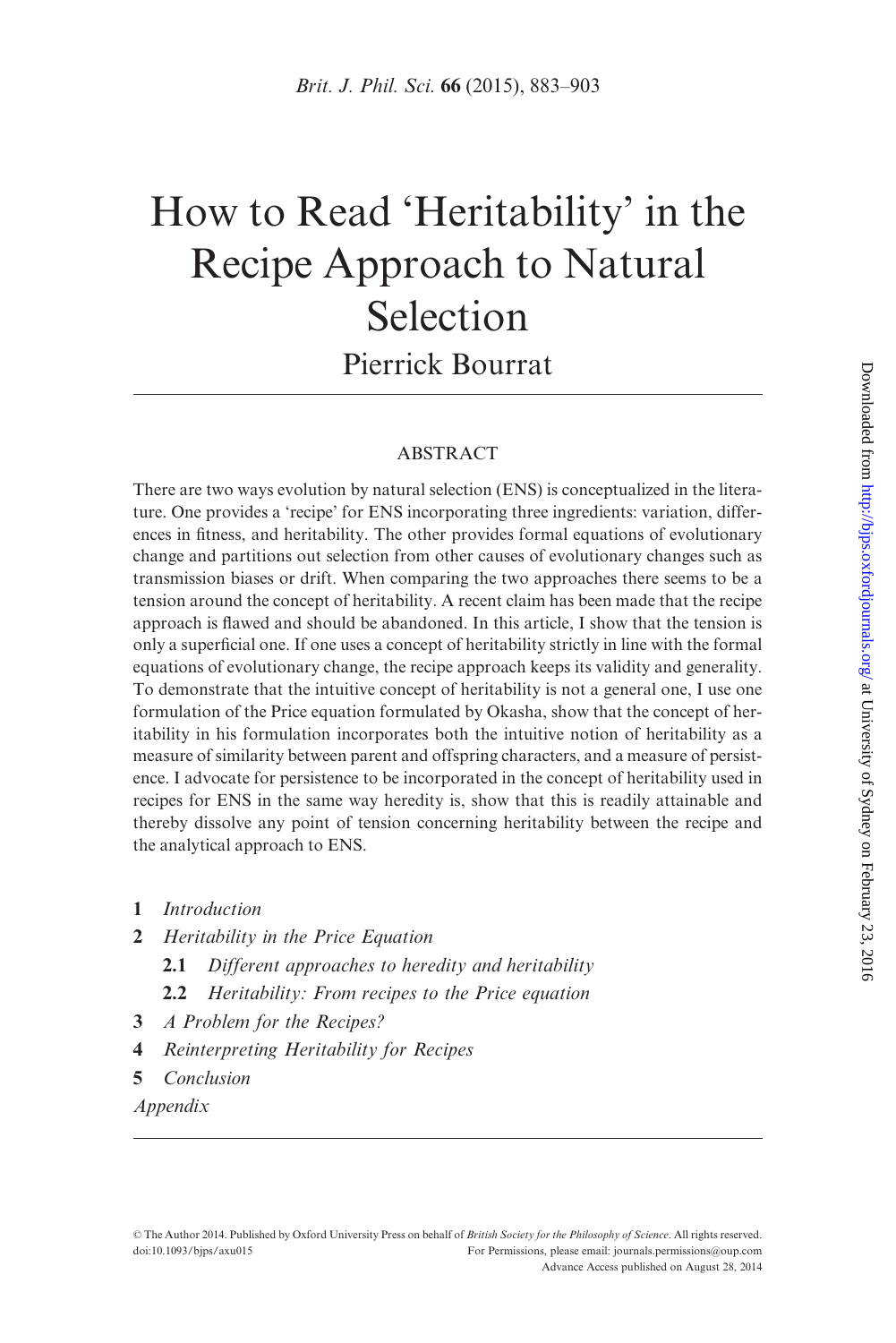#### 1 Introduction

It is widely acknowledged that for evolution by natural selection (ENS) to occur in a population of entities, three ingredients are necessary. A number of formulations, which Godfrey-Smith ([\[2009\]\)](#page-19-0) calls 'recipes', incorporating these three ingredients have been proposed throughout the history of evolutionary biology.<sup>1</sup> A generic recipe can roughly be delineated as follows: For ENS to occur, a population of entities must exhibit (1) variation, that leads to (2) difference in fitness among the variants, and that (3) is heritable. The term 'evolution' in the expression 'evolution by natural selection' usually refers to changes of frequency of variants in a population over time, as classically defined in population genetics. I follow this definition here.

Recipes are supposed to apply not only to biological populations of organisms but to any population of entities, as well as any level of organization ([Lewontin \[1970\]](#page-19-0)). Thus, they represent one way to abstract the Darwinian apparatus. But in recent years, evolutionary theory has undergone another form of abstraction that relies more heavily on mathematics and has the potential to be applied widely across disciplines from evolutionary biology to economics. I call this the formal approach. The work of Okasha ([\[2006\]\)](#page-20-0), Rice ([\[2004\]\)](#page-20-0), and Gardner and Grafen [\(\[2009\]](#page-19-0)), to cite only few examples, represent this tendency well. Yet, when looked at superficially, there seem to be several points of tension between the two approaches. One such point concerns the meaning of fitness. In fact, the concept of fitness under the formal approach does not always match the notion of 'expected reproductive output' as it is classically interpreted in most recipes [\(Ridley \[1996\]](#page-20-0); [Godfrey-](#page-19-0)[Smith \[2009\]\)](#page-19-0). But fitness will not be directly treated here as I leave it for further work.

Another apparent point of tension between the recipe and the formal approach, albeit more subtle, is around the concept of heredity, and more precisely one of its statistical measures at the population level, namely heritability. In this article, I aim to show that the intuitive interpretation of the notion of heritability used in these recipes does not always match the notion of heritability used in the formal approach, and that when this intuitive interpretation of heritability is used in recipes, it will lead to incorrect predictions about ENS in some important cases. I show that with a concept of heritability strictly in line with the formal equations of evolutionary change, this point of tension disappears.

To get there, the remainder of this article will be divided into three sections. In Section 2, I present the different approaches to heritability. I show why the concept of heritability is preferable to the concept of heredity, why the two

<sup>&</sup>lt;sup>1</sup> For different versions of recipes, see ([Brandon \[1990\]](#page-19-0); [Darwin \[1859\]; Endler \[1986\]; Lewontin](#page-19-0) [\[1970\]](#page-19-0), [\[1978\]](#page-20-0), [\[1985\]; Okasha \[2006\]](#page-20-0); [Ridley \[1996\]\)](#page-20-0).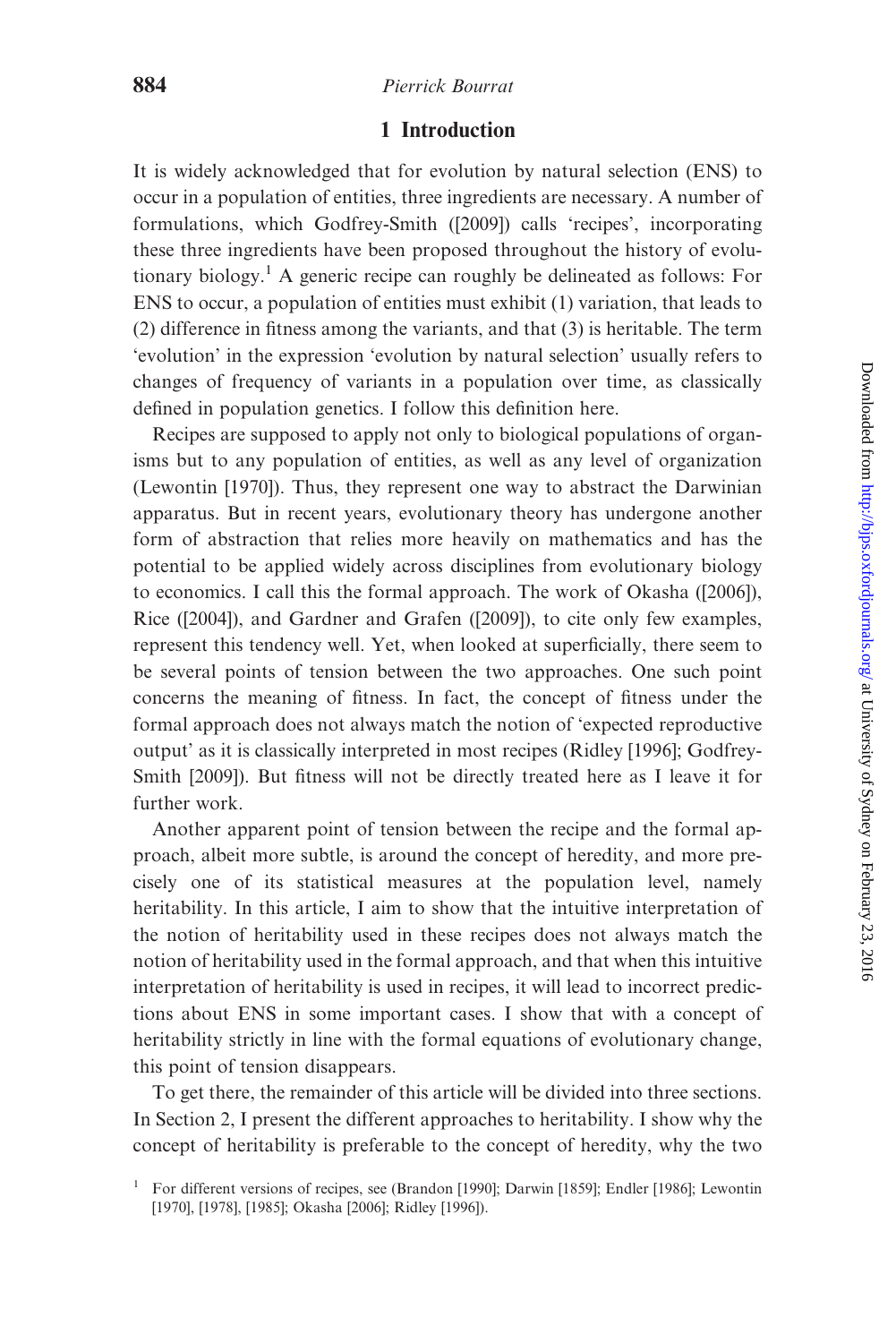notions of heritability, namely, the variance approach and the regressions approach, can be largely considered as equivalent and yet, in spite of their equivalence, the regression approach remains more convenient to use for my purposes. From there, I present the formulation of the Price equation proposed by Okasha ([\[2006\]\)](#page-20-0) that makes explicit the notion of heritability. The Price equation will be the formulation of the formal approach to ENS used throughout the article.

In Section 3, I examine what looks to be a problem for recipes for ENS, identified by Earnshaw-Whyte [\(\[2012\]](#page-19-0)). According to Earnshaw-Whyte, one can find cases of ENS in which there is no heritability in the sense defined in the regression approach, yet ENS is observed if one refers to the classical meaning of evolution in population genetics. He proposes a verbal model in which there is ENS but no heritability as classically interpreted and in the sense that is absent from the recipe approach. This leads him to conclude that the classical concept of ENS is irremediably flawed and should be abandoned. I claim that his view is too strong. Under an uncharitable reading of Earnshaw-Whyte's model, an intuitive interpretation of these recipes leads to the correct prediction. Under a more charitable reading of his model, this intuitive interpretation leads to incorrect predictions of evolutionary change, as Earnshaw-Whyte claims. I show however, that the only difference between the two readings of Earshaw-Whyte's model depends on which individuals in the model are considered as parents and which ones are considered as offspring. I claim that this difference in interpretation should not change our claims about heritability and ENS.

In Section 4, in light of the two possible readings of Earnshaw-Whyte's model, I propose that a correct interpretation of the notion of heritability includes both the offspring of the parental population and the parents that have survived after reproduction (if any), and present in the offspring population. I call this interpretation 'temporal heritability'. Further on, I show that this interpretation is in accordance with the Price equation since the Price equation can describe the evolutionary change of populations of individuals over an arbitrary period of time and in which selection involves differential persistence instead of differential reproductive rates [\(Rice \[2004\]](#page-20-0), p. 169).

Finally, starting from the formulation of the Price equation given by Okasha and presented in Section 2, I show that temporal heritability can be separated into two different components: 'generational heritability', which corresponds to the intuitive concept of heritability, and 'persistence heritability', usually neglected in the recipe approach. I show that persistence heritability and generational heritability can alternately be neglected in some cases (for example, non-overlap of generations, no reproduction), but that in most real biological populations they both need to be taken into account to predict accurate evolutionary change. Overall, I concur with Bouchard [\(\[2004\]](#page-19-0), [\[2008\],](#page-19-0)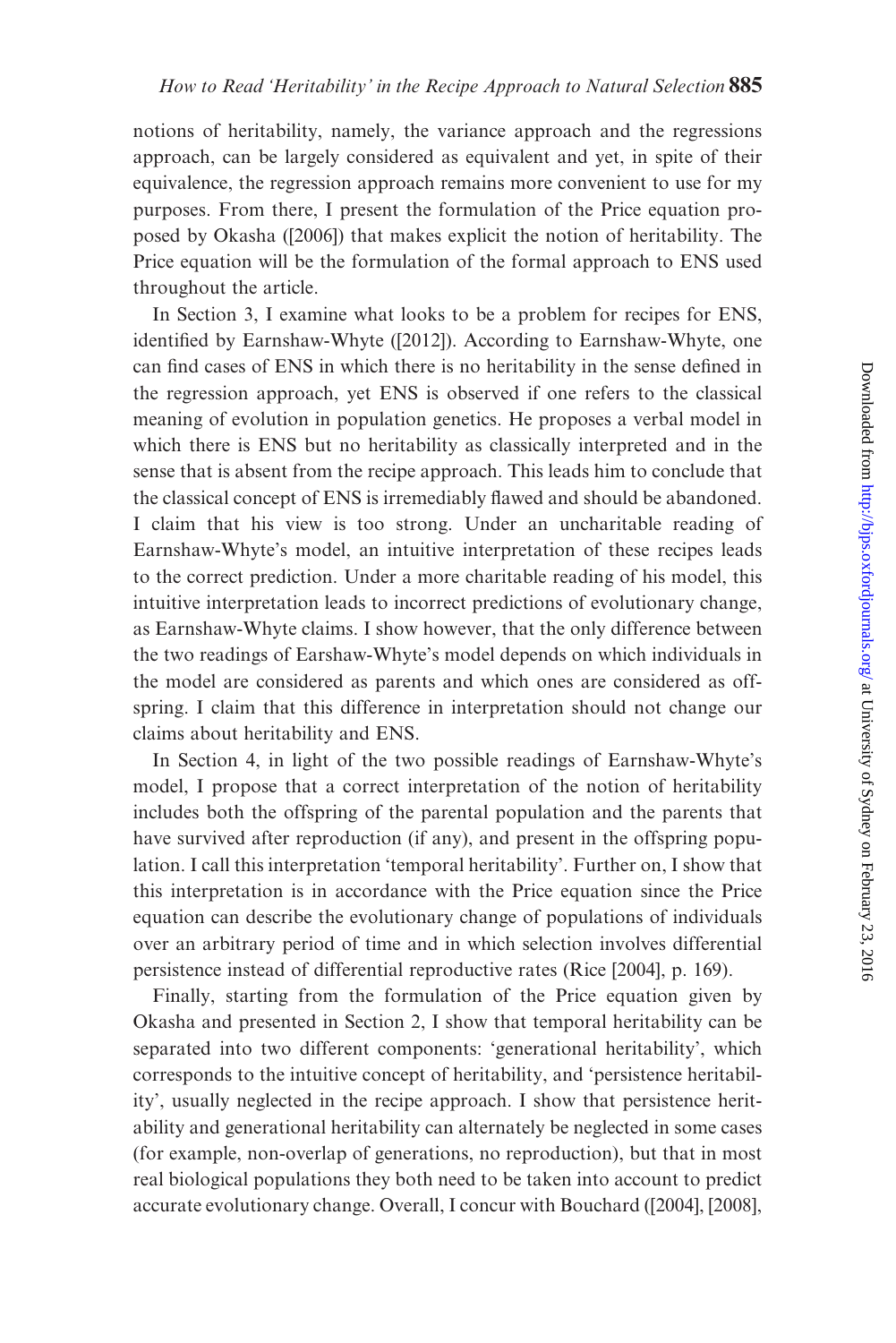[\[2011\]\)](#page-19-0) that differential persistence is an important factor for ENS, although we will see that the notion of persistence I use is slightly different from that of Bouchard. More recently, [Bourrat \(\[2014\]\),](#page-19-0) using computer simulations, and [Doolittle \(\[2014\]\)](#page-19-0), in a more verbal fashion, have shown the importance of differential viability or persistence for reasoning about natural selection.

# 2 Heritability in the Price Equation

## 2.1 Different approaches to heredity and heritability

As we have seen in Section 1, recipes for ENS include heredity between parents and offspring as a necessary condition. But what does it mean to have heredity between parents and offspring? In its most general sense, it simply means that there is some transmission of traits between parent and offspring associated with a parent–offspring resemblance ([Godfrey-Smith \[2009\],](#page-19-0) p. 24). One problem with the concept of heredity, when transposed to recipes for ENS, is that heredity is a qualitative concept. As such, it does not allow quantitative predictions of evolutionary changes due to natural selection at the population level. To make these predictions, different statistical measures of heredity, regrouped under the term of 'heritability', have been developed.

Heritability is usually defined as 'a ratio of variances, specifically as the proportion of total variance in a population for a particular measurement, taken at a particular time or age, that is attributable to variation in additive genetic or total genetic values' [\(Visscher et al. \[2008\],](#page-20-0) p. 255). In a genetic context, it can thus refer either to the part of the variance of a phenotype in a population attributable to total genetic variance or to additive genetic variance. In the first case, heritability does not presuppose any heredity mechanism of phenotypes. This is the notion of heritability preferred by behavioral geneticists and psychologists who are interested in knowing the contribution of genes to psychological traits ([Downes \[2009a\]\)](#page-19-0). It is usually labelled broadsense heritability ( $H^2$ ). But broad-sense heritability is not the notion employed in the context of natural or artificial selection. In fact, in these contexts, for heritability to be positive the trait must be transmitted over time (usually from parents to offspring). Since genes only transmit their additive effect between generations, only the additive genetic effects are taken into account in this context. The notion of heritability relevant in this context is narrow-sense or realized heritability  $(h^2)$ . But within evolutionary theory, another, more abstract definition is often preferred. Heritability can be defined as 'the linear regression of average offspring character on parental character, or mid-parental character if reproduction is sexual' ([Okasha \[2006\],](#page-20-0) p. 34). This notion of heritability is used, among others, by Roughgarden ([\[1979\]](#page-20-0)), Rice ([\[2004\]\)](#page-20-0), Okasha ([\[2006\], \[2010\]](#page-20-0)), and Godfrey-Smith ([\[2007\], \[2009\]](#page-19-0)).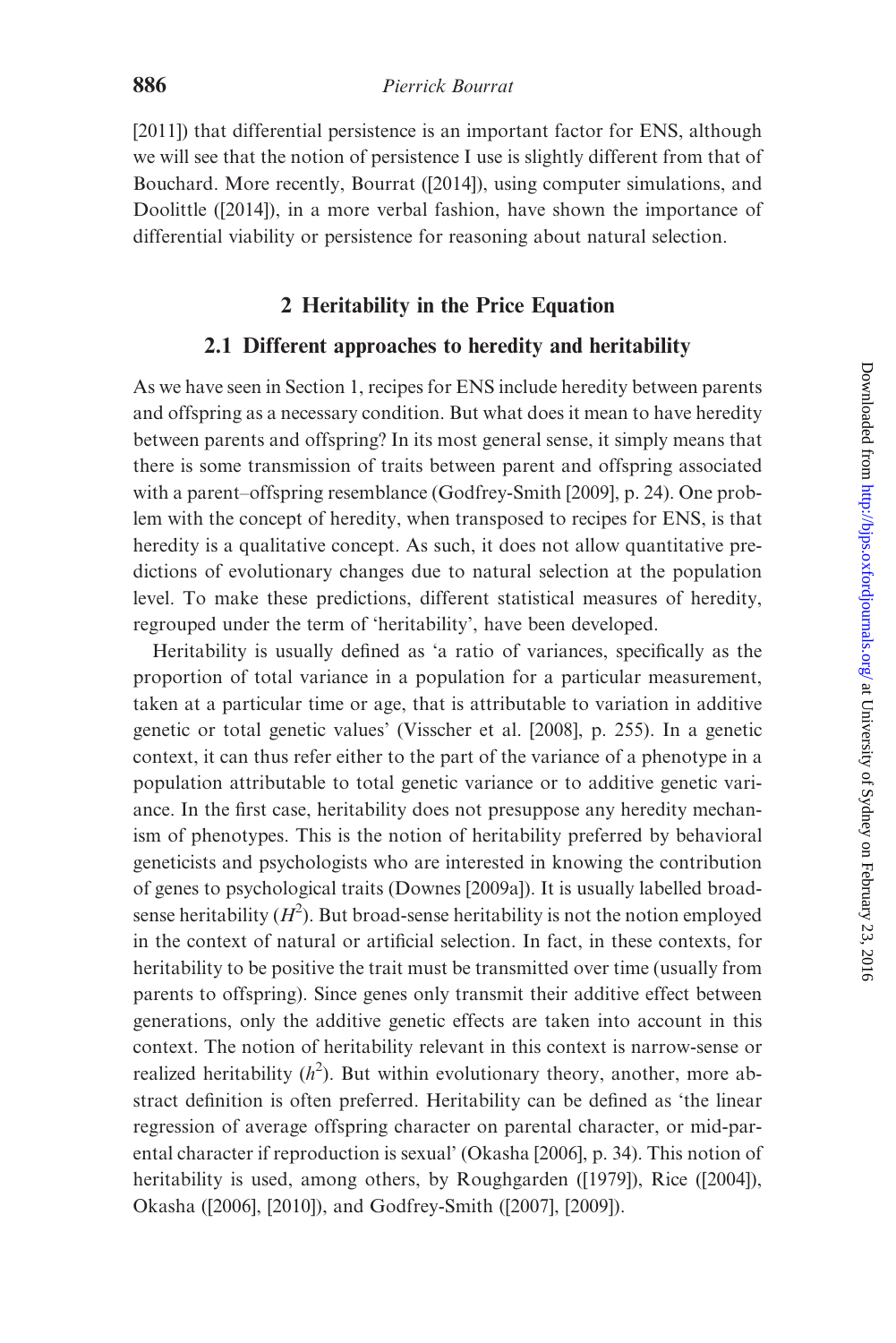Heritability can thus correspond to three distinct notions [\(Jacquard \[1983\];](#page-19-0) [Sesardic \[2005\]\)](#page-20-0): (1) broad-sense genetic heritability, (2) narrow-sense or realized genetic heritability using the ratio of variance approach, henceforth the variance approach, and (3) heritability as a measure of parent–offspring phenotypic resemblance, henceforth the regression approach. Importantly, both the second and third notions of heritability correspond to realized heritability, the only form of heritability that matters for selection, except that the third notion can be applied to cases beyond the biological, such as non-genetic inheritance (for example, cultural evolution). Both notions are thus used in evolutionary theory and there are disagreements over which one of them, if any, is the most general. Some authors consider that the regression approach is more fundamental than the ratio of additive genetic variance approach ([Okasha \[2006\], \[2010\]; Rice \[2004\]](#page-20-0)), while others disagree. For example, Downes ([\[2009b\]\)](#page-19-0) proposes that the notion of heritability used should depend on one's agenda. In some cases, he argues, one of the two definitions might be more appropriate.

There are different reasons to think that the phenotypic regression approach is more general than the genetic variance approach. One is that genotypes can be treated as phenotypes ([Rice \[2004\]](#page-20-0), p. 165). Another is that the Darwinian apparatus can be applied to different non-genetic substrates (for example, culture). Using a definition of heritability relying on additive genetic variance will only be problematic in those cases. Finally, Rice ([\[2004\],](#page-20-0) pp. 204–5) and Godfrey-Smith [\(\[2007\]](#page-19-0), p. 510) both argue that in some significant cases of evolution, heritability can be negative or greater than one. These values cannot be obtained if one used the genetic variance notion of heritability where the values of heritability lie between zero and one, inclusive. Yet, there are cases, for example when there is a correlation between the environment of the parents and the offspring, where regression heritability might be positive but the positive value obtained is due solely to a correlation between the environment of the parents and the offspring. If one uses the regression notion of heritability in those cases, one might conclude that the similarity between parent(s) and offspring is due to the causal role of the parent(s) when, instead, it is due to the causal role of the environment. Using the variance approach does not lead to this kind of problems (at least in theory).

We can thus see that it is hard to choose between the two approaches since they both have advantages and limitations. That said, in most cases both notions will be equivalent modulo the assumptions that the environments of the parent(s) and offspring are not correlated and that different entities can have in some cases the same role as genes. Yet, the regression approach seems overall less rigid than the variance approach as it can readily accommodate any inheritance system. Thus, the rest of the article will dispute the idea that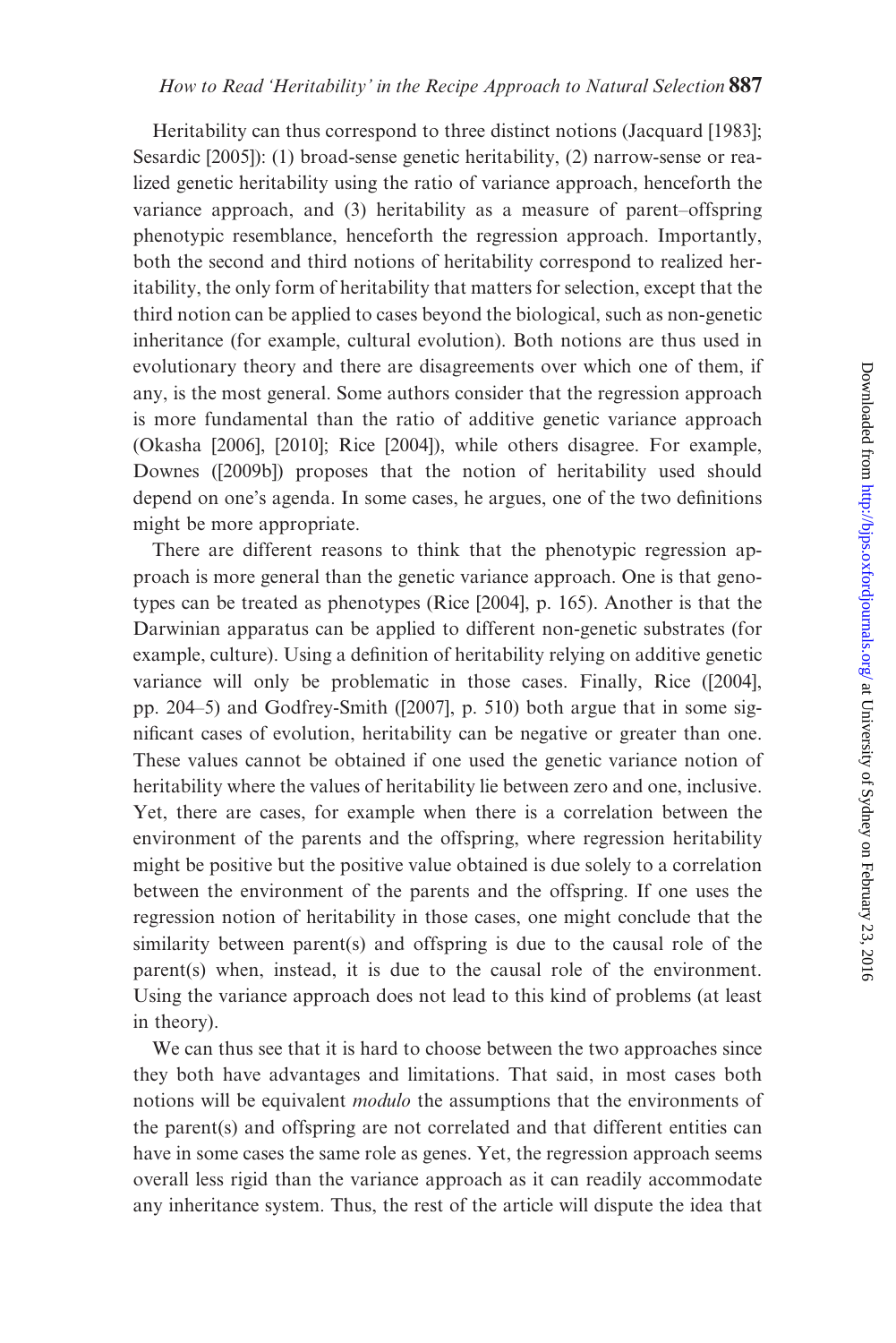<span id="page-5-0"></span>the existence of parents and offspring is necessary for ENS, and the approach to heritability I will initially use will be based on the regression approach, keeping in mind its limitations.

#### 2.2 Heritability: From recipes to the Price equation

Okasha ([\[2006\],](#page-20-0) Chapter 1) proposes a bridge between the recipe and the formal approach to ENS. His aim is to formulate the Price equation in a way that will make apparent the three ingredients of recipes for ENS. The Price equation is a simple, statistical, algebraic formula proposed by George Price ([\[1970\], \[1972\]](#page-20-0)) that can be interpreted as describing the evolutionary change of a character in a population between two times. One important aspects of the equation is that it does not rely on contingent biological assumptions. For that reason, it always holds true [\(Frank \[1998\];](#page-19-0) [Okasha \[2006\]](#page-20-0), p. 19). Both the generality and the statistical nature of the Price equation are usually considered virtues, but the cost to pay is that applying a biological or causal interpretation using the equation can be a hard task.

The Price equation is usually formulated as follows:

$$
\bar{w}\Delta\bar{z} = Cov(w, z) + E(w\Delta z),\tag{1}
$$

where  $\Delta \bar{z}$  is the change in average character value from one generation to another;  $\Delta \bar{z} = \bar{z}' - \bar{z}$ , where  $\bar{z}$  is the average value of the character z at the parental generation and  $\bar{z}^\prime$ , the average value of the character  $z$  at the offspring generation;  $\bar{w}$  is the average fitness in the population;  $\Delta \bar{z}$  is the evolutionary change in character;  $Cov(w, z)$  is the covariance the between absolute fitness, w, and character, z, of each individual;  $E(w, \Delta z)$  is the average or expected value of the quantity  $w\Delta z$ , i.e. the product fitness  $\times$  transmission bias. If reproduction is perfect,  $\Delta z = 0$  because z and z' are equal.<sup>2</sup> But for our purposes we will start, following Okasha [\(\[2006\]](#page-20-0)), with another formulation of the Price equation by dividing both sides of Equation (1) by  $\bar{w}$ . This yields:

$$
\Delta \bar{z} = Cov(\omega, z) + E_w(\Delta z), \tag{2}
$$

where  $\omega$  is the relative fitness ( $\omega = w/\bar{w}$ ) and  $E_w(\Delta z)$  is the fitness-weighted average of the quantity  $\Delta \bar{z}$ .

As can be seen, there is no heritability term,  $h^2$ , in (2). But Okasha proposes a formulation of the Price equation starting from Equation (2) that will make  $h<sup>2</sup>$  explicit. After some mathematical manipulations, which are detailed in the Appendix, Okasha gets the following formulation:

$$
\Delta \bar{z} = h^2 Cov(\omega, z) + E(\Delta z), \tag{3}
$$

<sup>2</sup> For more details on the derivation of the Price equation, see ([Okasha \[2006\]](#page-20-0), pp. 18–39).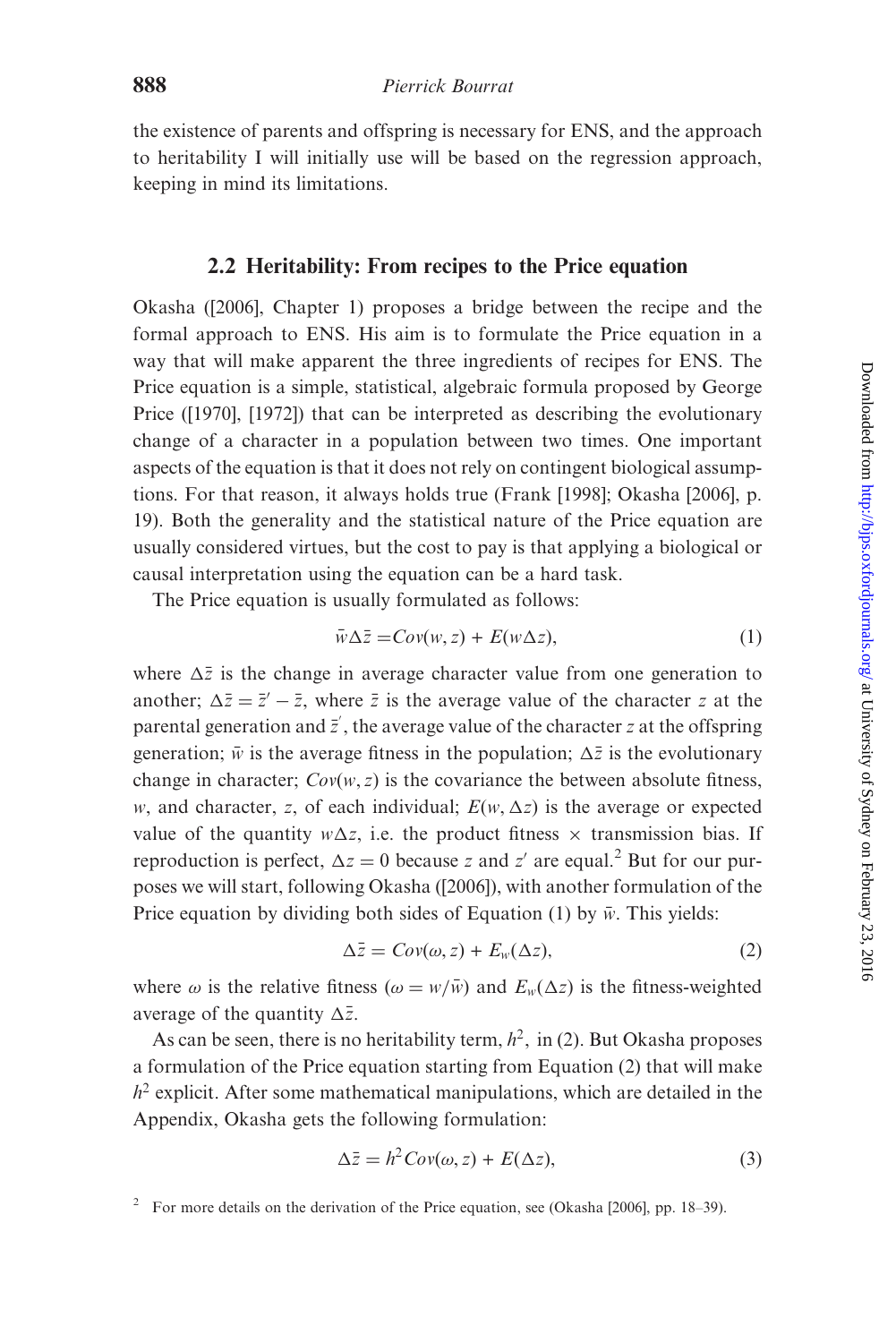where  $h^2$  is heritability defined as the linear regression of average offspring trait z' on parental trait z. According to Okasha [\(\[2006\]](#page-20-0)), the term  $h^2Cov(\omega, z)$ can be interpreted as the change in character z due to selection, and the term  $E(\Delta z)$  as the change in character z that would have occurred anyway, without selection. This is the interpretation I follow here. If the term  $h^2$  is nil, then no evolutionary change due to natural selection will result. The term  $Cov(\omega, z)$ embeds the two other ingredients of recipes for ENS, namely, difference in fitness and variation ([Okasha \[2006\],](#page-20-0) p. 36); in accordance with the recipes, if  $Cov(\omega, z) = 0$ , then no ENS is observed.

Finally, one difference between [\(2\)](#page-5-0) and [\(3\)](#page-5-0) is that in [\(3\)](#page-5-0) something must be said about  $\Delta z$  in the second term,  $E(\Delta z)$ , of [Equation \(3\)](#page-5-0) when a given individual has no offspring (fitness nil). In such a case, it is not immediately clear what value  $z'$  should be given in this second term. [Equation \(2\)](#page-5-0) is immune to this problem because the second term is weighted by fitness. By convention, in [Equation \(3\),](#page-5-0) when an individual does not have any offspring, the value given to the character  $z'$  will be the value of the average character of the offspring population  $(\bar{z}')$ . A possible justification of this convention is that whether an individual has some offspring with, on average, the same value of a character as the average value of this character in the whole offspring population or whether it has no offspring, the evolutionary consequences at the population level are perfectly equivalent. Leaving aside [Equation \(3\)](#page-5-0) for the moment, I turn now to what Earnshaw-Whyte [\(\[2012\]](#page-19-0)) has claimed to be a major flaw for the recipe account of ENS.

#### 3 A Problem for the Recipes?

Let us suppose a population of entities of two types, A and B, that reproduce synchronically with the particularity that each entity, whether it is of type A or type B, has a fifty percent chance of producing an offspring of type A and a fifty percent chance of producing an offspring of type B, so that there is no heritability as defined in the regression approach, $3$  i.e. the slope of the linear regression of average offspring type on parent type is zero. Let us postulate that both types have the same fertility of one offspring every unit of time if they survive until reproduction, but that type A has on average a viability of 0.70 every unit of time, whereas B has only a viability of 0.30. This is the model proposed by Earnshaw-Whyte [\(\[2012\]](#page-19-0), p. 398).

Under an intuitive reading of the recipes, no ENS should be observed because there is no heritability of the type. However, that is not what is observed. [Figure 1](#page-7-0) represents a simulation of this model (Model 1) using the software NETLOGO 5.02 [\(Wilensky \[1999\]](#page-20-0)) classically used for individual-based

<sup>3</sup> Some complex inheritance mechanism is supposed to produce this pattern.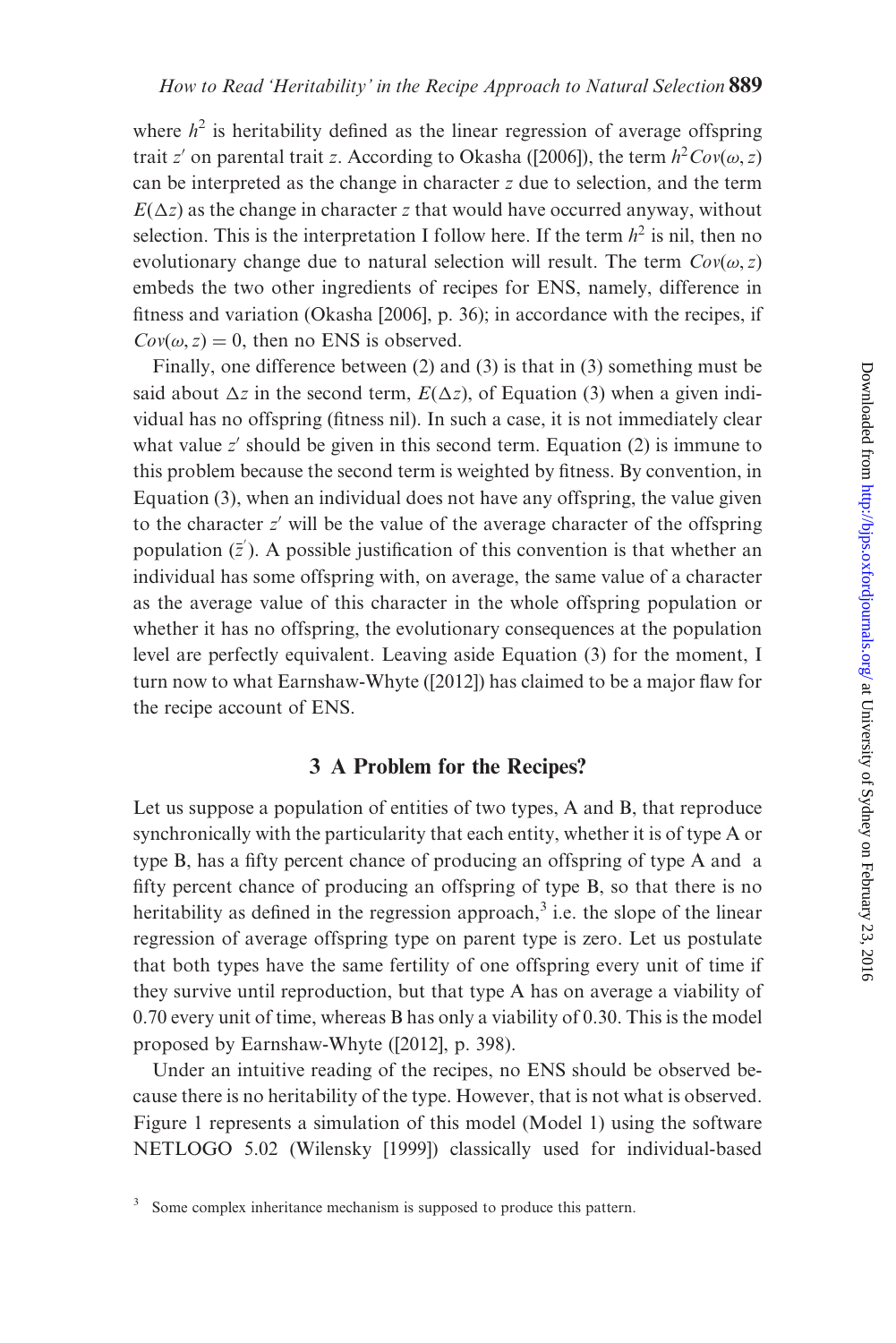<span id="page-7-0"></span>modelling. At  $t = 0$ , 5000 individuals (2500 of type A and 2500 of type B) are created. Then each individual is asked its type. If the type is A, the individual has a seventy percent chance of survival until the next unit of time. If the type is B, the chance is only thirty percent. This represents the selection stage of the model. From there, all the surviving individuals are asked to reproduce one individual with fifty percent chance of producing an individual of type A and fifty percent chance of producing an individual of type B. This represents the reproduction stage of the model. Finally, after reproduction, if the population size is larger than 5000, individuals are killed randomly until the population reaches its initial size. I call this stage 'check-for-overcrowding'. This last stage represents the only difference with Earnshaw-Whyte's verbal model in which the population size is unlimited. Computational limitations do not allow for simulation with unlimited population size. This has no important consequence for our purposes since unlimited population size is an unrealistic assumption and the large size of the population makes drift extremely weak. Once this stage is over, one unit of time is counted and the sequence

 $Selection \rightarrow Reproduction \rightarrow Check-for-overcrowding$ 

restarts indefinitely for each surviving entity unless the population goes extinct.

The graph in Figure 1 shows that, contrary to what is expected upon an intuitive interpretation of the recipes (i.e. that the frequency of A and B remain stable around 0.5), the frequency of type A increases up to an equilibrium, which is reached after  $t = 7$ , roughly equal to 0.62, while the frequency of type B decreases to 0.38.

The evolution observed is limited, yet we can confidently assume that it is a genuine case of ENS since the only difference between the two types is a systematic difference in fitness (more precisely, in viability) within the same



Figure 1. Simulation of Model 1 over 50 units of time.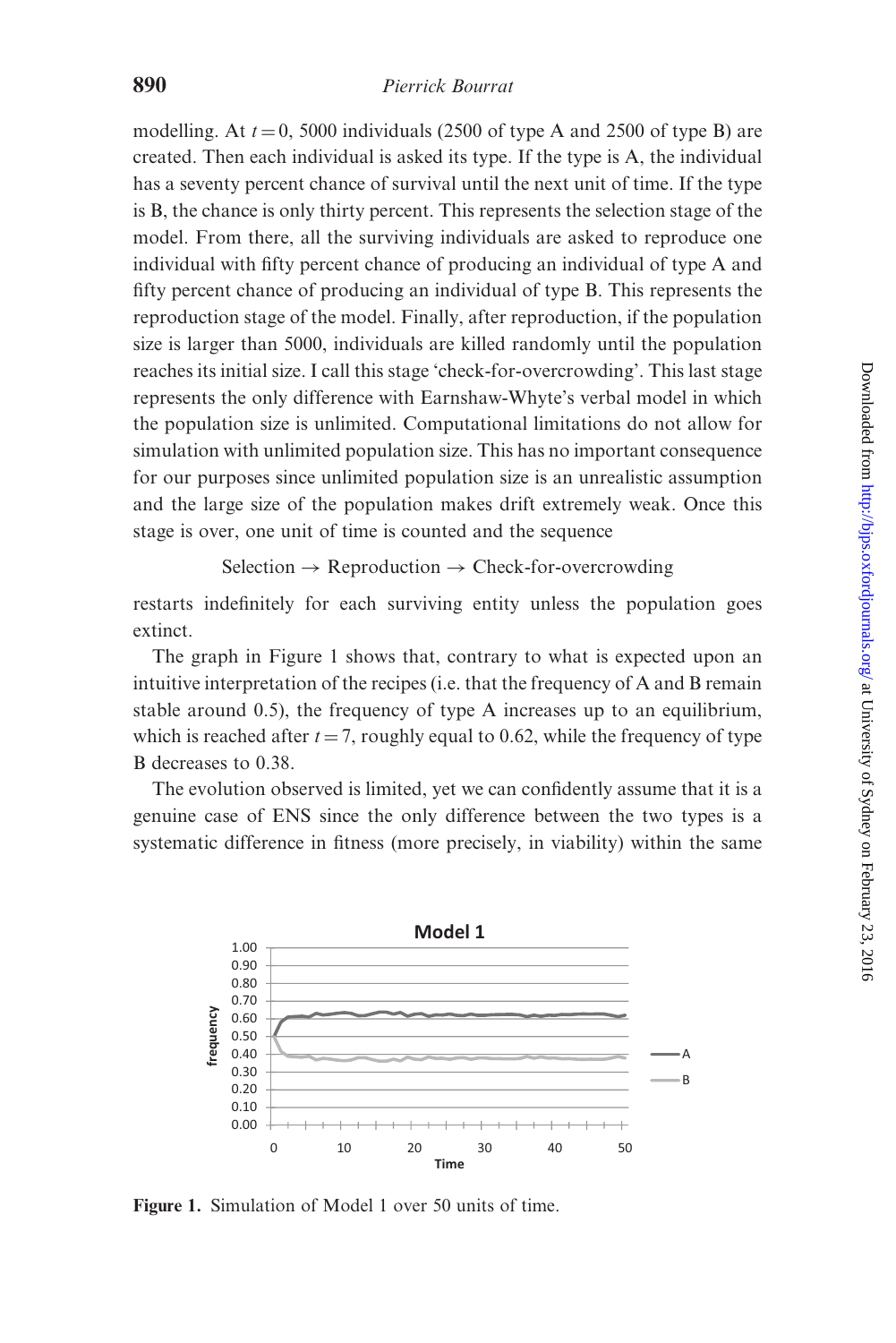environment, and thus, attributable only to natural selection. Let us recall that a textbook definition of evolution in population genetics is a change of frequency of a given variant in the population. This very simple model shows that there can be ENS in spite of no heritability as classically interpreted under the regression approach. I need to emphasize here that the phenomenon observed in the model does not in itself represent an oddity. Indeed, as it will become clearer in the next section, the same phenomenon can be observed in populations of organisms that do not reproduce, such as those described by Bouchard [\(\[2008\], \[2011\]\)](#page-19-0).

If ENS is observed in this model, does that mean that the classical formulation of ENS is flawed? This is what Earnshaw-Whyte claims. In his own words, the 'classical account of ENS is flawed and should be abandoned' ([\[2012\],](#page-19-0) p. 97). In my view, his position is far too strong. As I will demonstrate, it is the interpretation of the recipes for ENS given by Earnshaw-Wythe that is faulty, not the recipes.

For one thing, Earnshaw-Whyte's model can be formalized in two different ways. These two ways depend entirely on what is understood by 'parental' and 'offspring' entities. Yet, from an evolutionary perspective, they are perfectly equivalent. Under a charitable interpretation of his model, every individual produces one offspring if it survives until the reproduction stage (see Figure 2). Under such an interpretation, there is a clear parent, a clear offspring, and no heritability, when heritability is defined as the slope of regression of average offspring character on parental character. Importantly under this interpretation, there is an overlap of generations. Under a less charitable interpretation of Earnshaw-Whyte's agenda, the fertility of one offspring with survival of the parent and subsequent same probability of selection is understood as an entity reproducing asexually, such as a bacterium for instance (see [Figure 3\)](#page-9-0). The parental entity ceases to exist when the two offspring are produced. There is therefore no overlap of generations. From one bacterium of type A, we can get



Figure 2. Illustration of Earnshaw–Whyte's model charitably interpreted.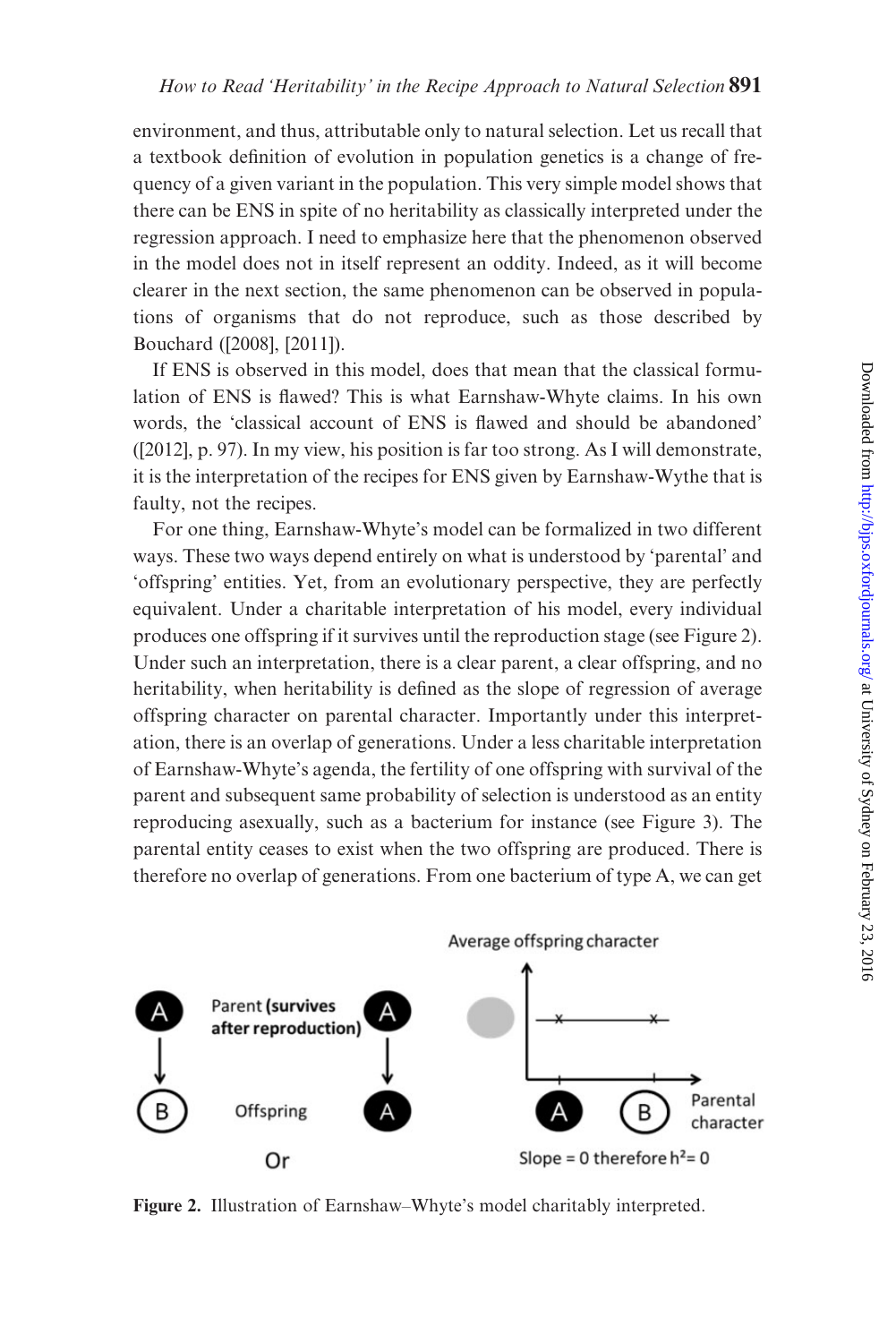<span id="page-9-0"></span>either two bacteria of type A, or one bacterium of type A and one bacterium of type B with equal probability. With this second interpretation, there is heritability in the population as classically interpreted since from one parent of a given type, the two offspring resulting from reproduction are, on average, more similar to their parent than two individuals chosen randomly at different generations in the population. This demonstrates clearly that the classical concept of ENS is not flawed, pace Earnshaw-White. Rather, it suggests that the concept of heritability is not as straightforward as typically assumed in the recipes, and that the notion of parent and offspring can be problematic for the recipe approach if not interpreted carefully.

A more convincing and realistic model for the point Earnshaw-Whyte is attempting to make would focus on age-structured populations with individuals of different ages with different viabilities and fertilities ([Charlesworth](#page-19-0) [\[1994\];](#page-19-0) see also [Godfrey-Smith \[2007\]](#page-19-0) for a short introduction). Thus, let us suppose, for the sake of argument, that there is an obvious or objective distinction between parent and offspring, such as in parthenogenetic organisms or those that reproduce by budding (for example, yeasts), so that we have a clear-cut case of a population with overlapping generations and can interpret charitably Earnshaw-Whyte's model. In such cases, the notion of heritability used so far does not seem to capture what is indubitably a case of ENS. Yet, I do not think that the tripartite description of ENS should be abandoned even in these cases. Instead, I will argue that in light of [Equation \(3\)](#page-5-0), we should reinterpret the concept of heritability in recipes for ENS to make it more rigorous.

## 4 Reinterpreting Heritability for Recipes

The Price equation, as I said in Section 2, predicts the evolutionary changes of a given character over time. One of its important features is that although evolutionary change is usually measured over one generation, this is not at all



Figure 3. Illustration of Earnshaw–Whyte's model uncharitably interpreted.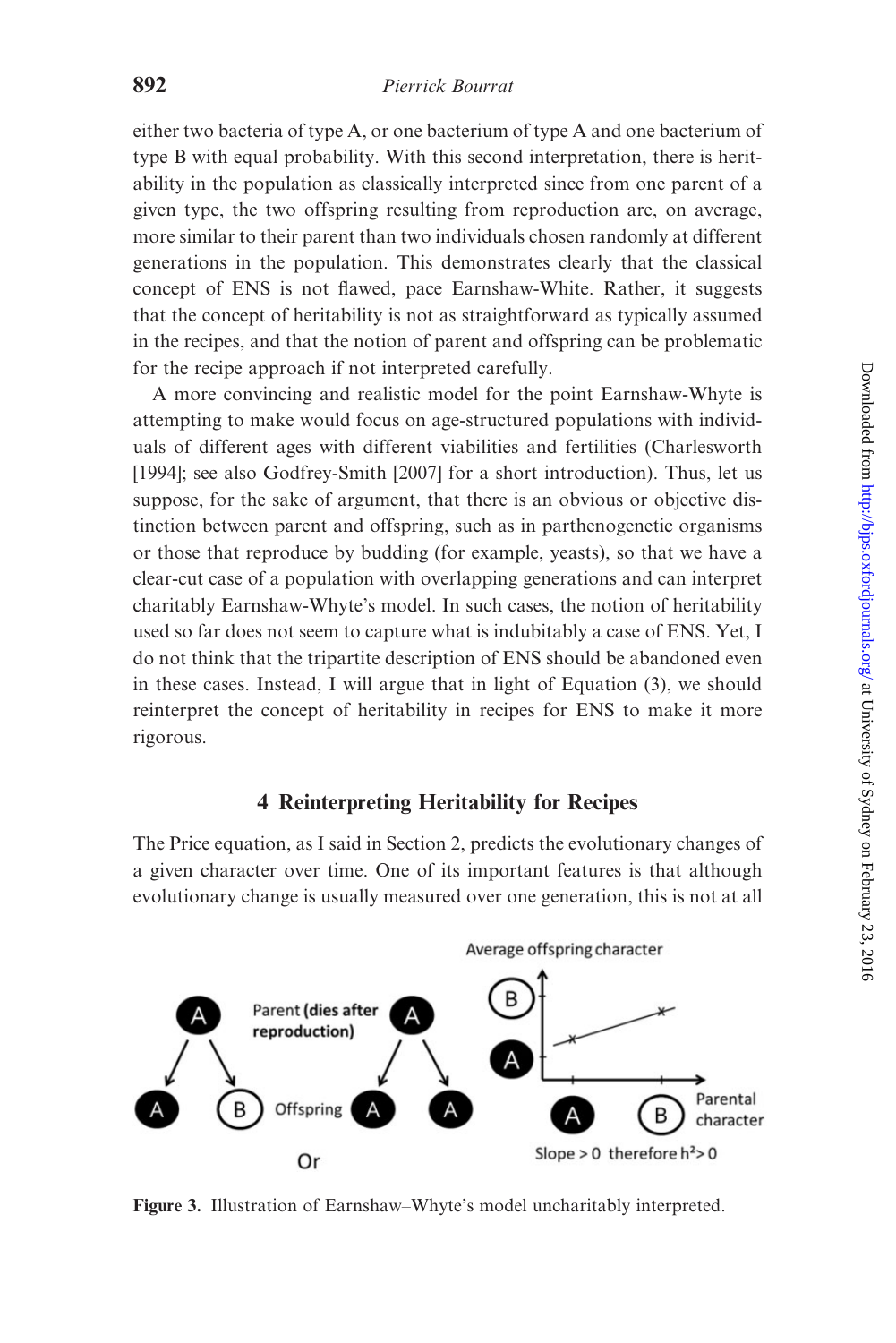#### How to Read 'Heritability' in the Recipe Approach to Natural Selection 893

necessary. In fact, any arbitrary period of time can be used [\(Rice \[2004\],](#page-20-0) p. 169). This is extremely important because it means that evolutionary change can be measured over a period of time smaller than one generation, or with entities that do not reproduce. Thus, when viability selection is the only type of selection present in a population, a temporal interpretation of the Price equation can be used [\(Okasha \[2006\],](#page-20-0) p. 24).

The possibility of a temporal interpretation of the Price equation when entities do not reproduce immediately raises the question of what account of heritability to give in the cases in Equation  $(3)$ .<sup>4</sup> Recall that we defined heritability as the linear regression of average offspring character on parental character. But in these cases, we do not have any parent or offspring. We only have the same individuals over time, minus those that died. There seems to be some inconstancy between the view that the existence of heritability, as classically understood under the regression approach, depends on the existence of generations and the view gained from the Price equation and true by definition, that heritability can be defined without the existence of generations, as displayed in [Equation \(3\).](#page-5-0)

At this point, one could either deny that the Price equation provides a valid description of evolutionary change, or that the classical concept of heritability is not general enough or is inexact. The first option seems unlikely. In fact, making the claim that the Price equation does not represent a valid description of evolutionary change would fly in the face of some of the most recent developments in evolutionary theory. I will thus adopt in this section the second option and aim at developing a more inclusive notion of heritability that will accommodate Earnshaw-Whyte's model, as well as the notion of ENS in populations of non-reproducing entities ([Bouchard \[2008\], \[2011\]; Bourrat](#page-19-0) [\[2014\]; Doolittle \[2014\]\)](#page-19-0) and ENS in populations with overlapping generations.

Starting from the Price equation, to predict the change of a given character over time in a population that does not reproduce between  $t_1$  and  $t_2$ , we must consider, for each individual at  $t_1$  that survives until  $t_2$ , that they are their own offspring. Once this is done, the slope of linear regression between the character z of all the surviving entities between  $t_1$  and  $t_2$  becomes positive (provided that individuals retain their character z for their whole life). From an evolutionary perspective, this means that persisting can be seen as formally equivalent to reproducing. A correct interpretation of heritability to be used in recipes for ENS should thus include a component of persistence. My use of the term 'persistence' should be distinguished from that of Bouchard ([\[2008\],](#page-19-0) [\[2011\]\)](#page-19-0). For Bouchard, persistence means persistence of lineages through time.

This is also obviously true for the concept of fitness, but I said earlier that I leave this problem for further work.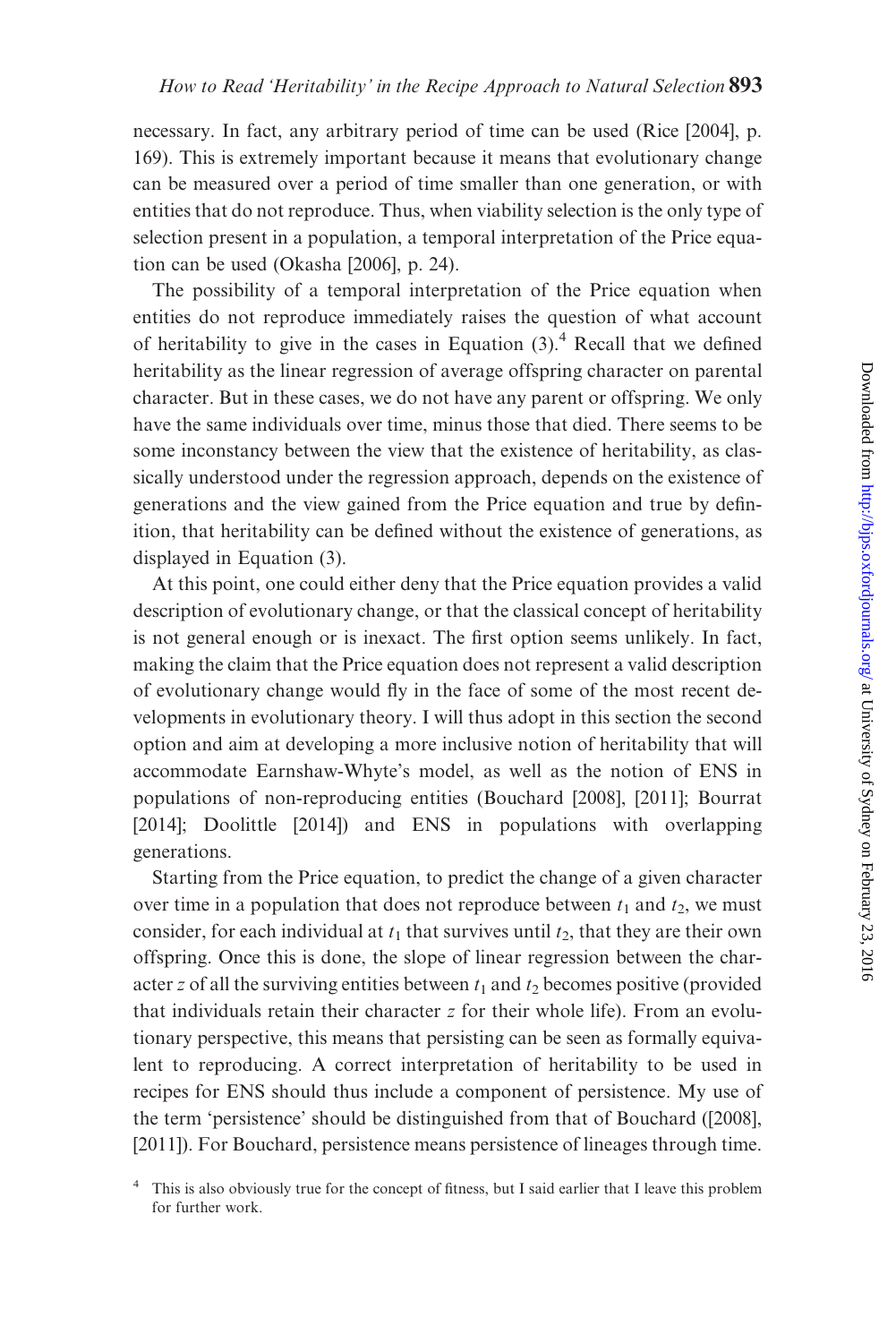Here persistence means persistence of the entity between two times (for example, between two generations). For biological organisms, persistence means survival. But I prefer to use the more general sense of persistence to account for cases of ENS in domains other than the biological.

Up to this point, I have only shown that persistence should be taken into account in our definition of heritability in populations that do not reproduce. Some readers may remain unconvinced that a component of persistence should be incorporated to our interpretation of the concept of heritability. They consider any population of entities that do not reproduce as an odd or negligible case of ENS, and that the classical interpretation of heritability as the slope of the regression line of the average offspring on parental character is perfectly valid when entities reproduce. Although I disagree that nonreproducing populations should be dismissed as negligible or unimportant, to make my account work I need nonetheless to show that persistence is also an important component of heritability in populations that do reproduce.

If our goal is to describe accurately the evolutionary change resulting from the reproduction of the members of a population, persistence will only be relevant if there is overlap of generations. In fact, some parents need to survive after they reproduce if one wants to talk about persistence after reproduction. Interestingly, Okasha makes the assumption of no overlap of generations in most of his treatment of the Price equation, but he clearly states that this is for simplification purposes only and that the Price equation can be derived even when this assumption is relaxed ([\[2006\]](#page-20-0), Footnote 11). Making this assumption, along with the assumptions of synchronicity in reproduction, asexuality, and perfect transmission, is a common move made in the philosophy of biology and more generally in evolutionary theory. Yet, one should be aware of the limitations they impose on the interpretation of the concept of heritability (and also fitness) in an evolutionary context. The demonstrations I provide below can be regarded both as an extension of Okasha's work when the assumption of non-overlapping generations is relaxed, as well as an insight into what our concept of heritability should look like once fewer simplifying assumptions are made about the population. To visualize the problem more clearly, let us turn back to Earnshaw-Whyte's model in which entities do reproduce and in which there is an overlap of generations (under the charitable interpretation).

As we have already seen, in Earnshaw-Whyte's model, if heritability is interpreted as a case of non-overlapping generations, the slope of the regression between the parent character and the offspring character is nil. This is because both types produce fifty percent of offspring of each type. But this leaves out parental entities that have survived one or many events of reproduction, and that (1) are still present in the population and (2) have the same chance of survival and reproduction as the offspring entities produced in the previous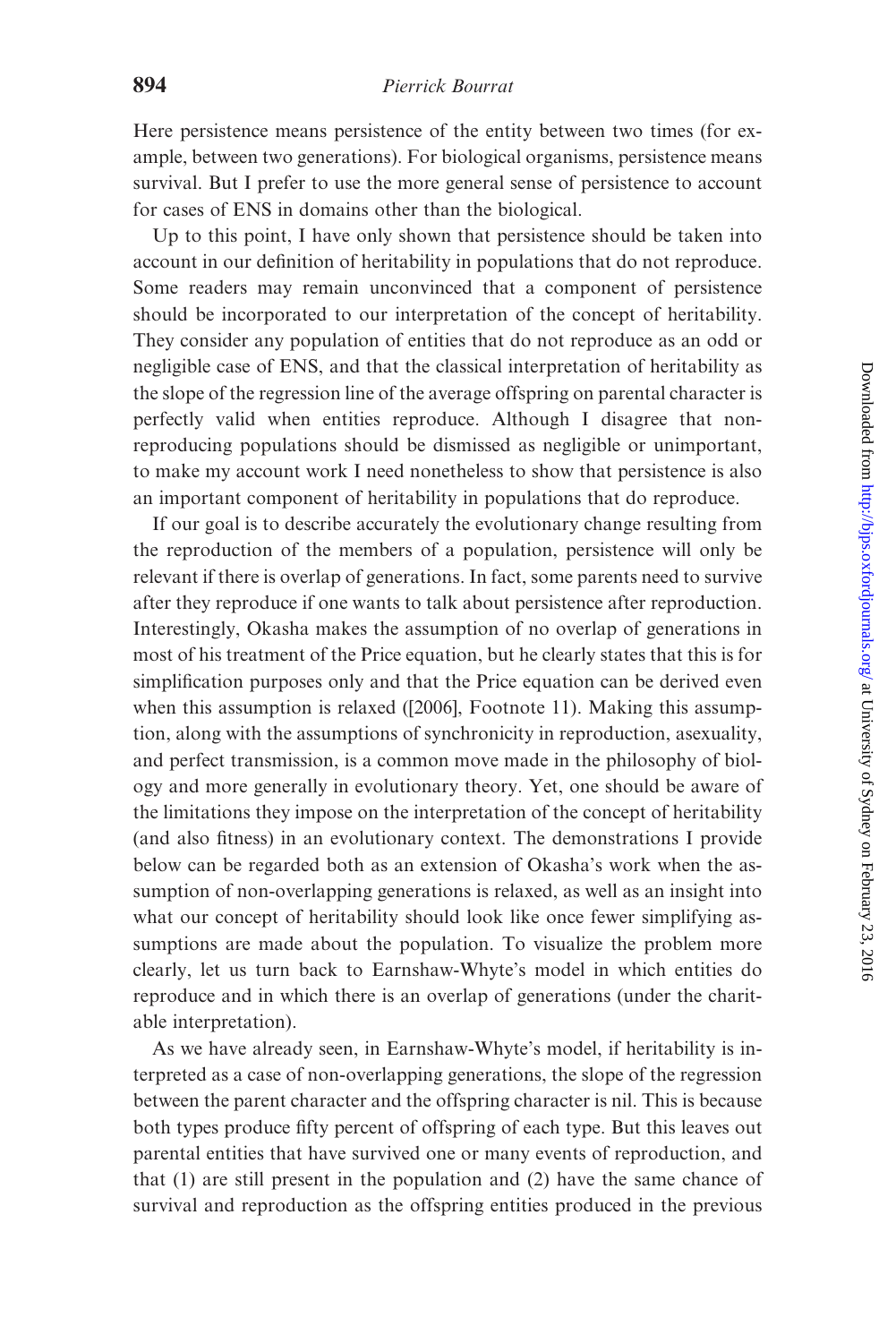generation.<sup>5</sup> These surviving entities must thus be incorporated in the linear regression in the same way that offspring are since if that is not done, we cannot pretend that the predictions made at the population level are correct. This is because one part of the population is not taken into account after evolution has occurred. Once the surviving individuals are taken into account in our measure of heritability between the population measured before and after reproduction (assuming there is synchronicity in reproduction between all the members of the population and that the surviving individuals do not mutate), the slope of the linear regression becomes positive, and the correct predictions of evolutionary change between the two times can be made. This shows that the classical interpretation of heritability is insufficient to accurately predict evolutionary change even in populations of reproducing entities.

Let us sum up what has been argued thus far. ENS can be observed in a number of cases. One of them is described accurately by the intuitive interpretation of heritability in the recipes. This is the case when there is heredity and variation in fitness in a population of reproducing entities with nonoverlapping generations. In this case, the classical and intuitive concept of heritability, defined as the slope of the linear regression between the average offspring character on the parental one, will yield the correct prediction of ENS. I relabelled the classical and intuitive concept of heritability as 'generational heritability'. In other cases, there is ENS but the intuitive interpretation of recipes either misses that there is ENS at all, or makes inexact predictions about the extent to which there is ENS. The intuitive interpretation of the recipes will miss ENS when there is no generational heritability in the population in spite of reproduction, $6$  but there is persistence of the trait in the surviving entities (this is Earnshaw-Whyte's model). It will also miss it when there is no reproduction. Finally, it will make inexact predictions when there is both persistence of the parental trait between generations (via surviving parents) and generational heritability in the population. In those cases, heritability must be interpreted with a component of persistence instead of only reproduction. I called this component 'persistence heritability', $\frac{7}{7}$  which I defined as the linear regression of average parental character in the offspring generation—or at a later stage if entities do not reproduce—on parental character in the parental generation. While the value of generational heritability between two times depends on mechanisms of heredity, the value of

<sup>&</sup>lt;sup>5</sup> The fact that the surviving parents and offspring have the same chance of survival and reproduction at the next generation is a peculiarity of Earnshaw-Whyte's model. Different viability assumptions could be made without invalidating the points I am making.

 $6$  Assuming for simplicity that reproduction is synchronic between all the entities of the population.

Persistence and persistence heritability are two different concepts. The first one refers to an individual while second one refers to a population, in the same way heredity refers to an individual and heritability to a population.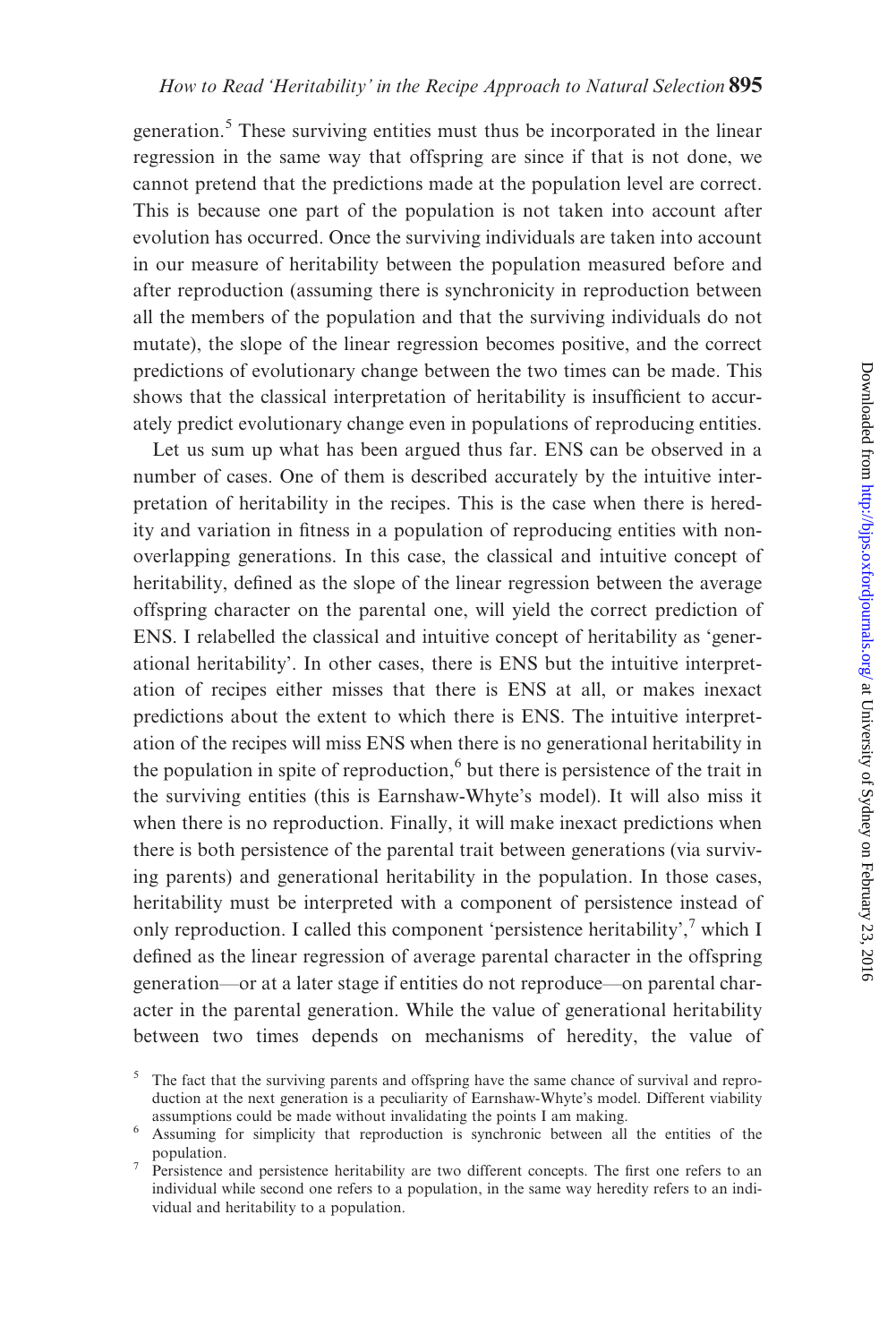persistence heritability depends on mechanisms preventing the mutation of entities into entities of other types.

To give an example of how inexact predictions can be made by using generational heritability and neglecting persistence heritability, we can imagine a population of two types, A and B, reproducing with perfect inheritance. The intuitive interpretation of heritability gives a heritability of one on the character 'type' in this population. As in Model 1, presented in Section 3, there is the same difference in viability between A (0.7) and B (0.3). However, in the present case both A and B, if they survive after reproduction, mutate with a probability of 0.5. If that happens, the entity changes its type (i.e. becomes A if it was B and B if it was A) and takes all the properties of its new type. The prevalence value of 0.5 for the mutations is deliberately unrealistic, since my goal here is only to make a general point about the role of persistence for ENS, not to match a specific target system.

An intuitive interpretation of recipes for ENS predicts that because there is perfect heritability, type A should invade the population. However, that is not what we observe if this model is run. Figure 4 represents a simulation of this model (Model 2).<sup>8</sup> When compared to Model 1, there are two differences. First, the transmission of types between parent and offspring is perfect. Second, a mutation stage is added just after the reproduction stage. During that stage each parental entity has a fifty percent chance to change its type and thus become a member of the other type, taking all the properties of its new type.<sup>9</sup> Thus, the sequence undergone by each entity every unit of time is the following:

 $Selection \rightarrow Reproduction \rightarrow Mutation \rightarrow Check-for-overcrowding.$ 

At  $t = 0$ , 2500 individuals of each type are created.

As can be seen in the graphs in [Figure 4](#page-14-0), the prediction made by the intuitive interpretation of the recipes that relies on generational heritability is wrong simply because type A does not invade the population. In fact, the pattern of evolution observed is strictly the same as the one observed in Model 1 ([Figure 1](#page-7-0)). Why is that the case? This is because persistence heritability and generational heritability play the same role for ENS. Simply put, in Model 1 persistence heritability is maximal while generational heritability is nil. In Model 2 the contrary holds: persistence heritability is nil while generational heritability is maximal.

This demonstrates that a correct interpretation of the concept of heritability for measuring evolutionary changes must take into account the transmission

NETLOGO 5.02 has been used to run this simulation.<br>Importantly, newly produced offspring are not concerned by the mutation stage. They will only be concerned by it if they survive the next selection stage.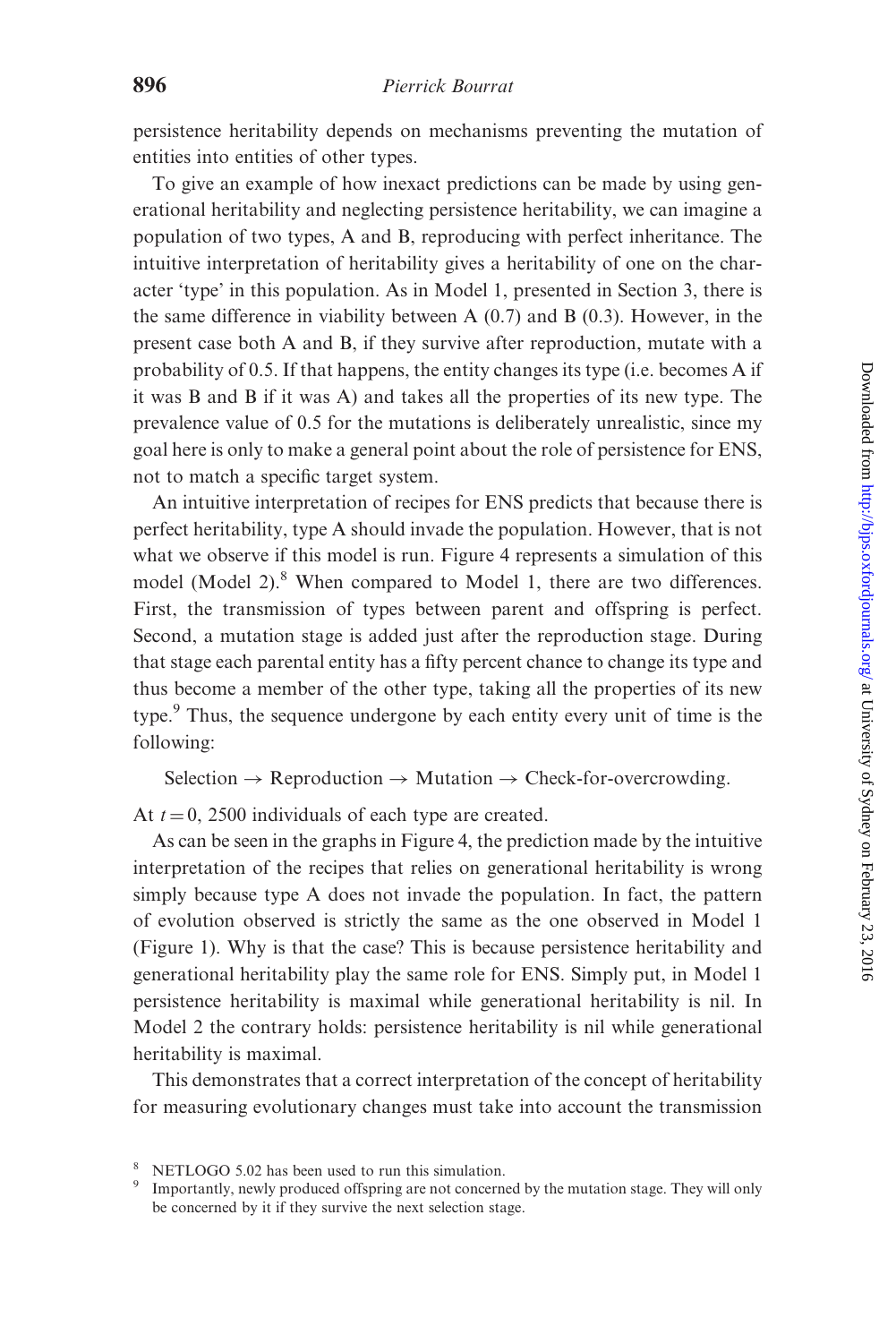<span id="page-14-0"></span>

Figure 4. Simulation of Model 2 over 50 units of time with a mutation rate of 0.5.

over time of a trait in a given population without discrimination on the basis of the origin of the transmission, i.e. either coming from persistence and/or from reproduction. I propose to label this concept 'temporal heritability'. Thus, (temporal) heritability should not be defined as 'the linear regression of average offspring character  $z'$  on parental character  $z'$ , but as 'the linear regression of the average character in the offspring population  $z<sup>10</sup>$  on the character in the parental population  $z'$ , or again as 'the linear regression of the average character z' at time  $t_2$  subsequent to  $t_1$  on the character z at time  $t_1$ . In order to formally ensure this claim and anchor it in the existing literature, I provide in the next paragraph a formulation of the Price equation, in which I decompose  $h^2$  presented in [Equation \(3\)](#page-5-0) into two components, that makes the links between temporal, generational, and persistence heritability apparent.

We start with the form [\(3\)](#page-5-0) of the Price equation given by Okasha ([\[2006\],](#page-20-0) p. 35) and presented in Section  $2$ <sup>11</sup>

$$
\Delta \bar{z} = h^2 Cov(\omega_{i, z_i}) + E(\Delta z_i). \tag{3}
$$

By standard least-squares theory, it follows that: $^{12}$ 

$$
h^2 = \frac{Cov(z'_i, z_i)}{Var(z_i)}.\tag{4}
$$

For Okasha,  $h^2$  is defined as generational heritability, i.e. 'the linear regression of average offspring character  $z'$  on parental character  $z'$ . As I have argued, if

<sup>&</sup>lt;sup>10</sup> Which refers to both the potential surviving parental entities and the potential offspring of parental entities.<br><sup>11</sup> For the purpose of the demonstration, I have added the indices that were dropped in Section 2.<br><sup>12</sup> Okasha [\(\[2006\]](#page-20-0), p. 34).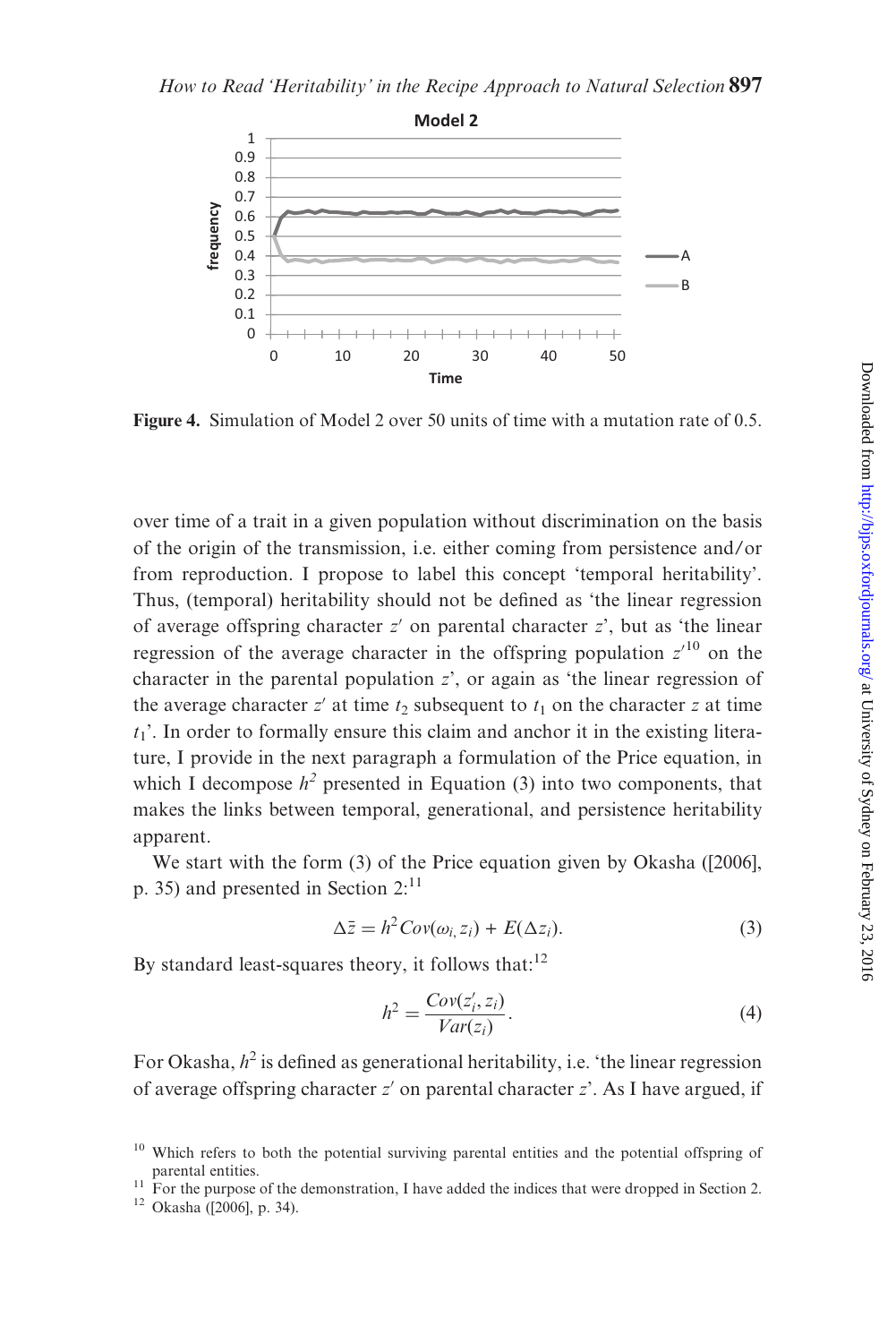<span id="page-15-0"></span>there is an overlap of generations or no reproduction, this represents an error in the interpretation of what heritability means in the context of the Price equation. Rather, the definition to be used should correspond to temporal heritability, i.e. 'the linear regression of the average character in the offspring population,  $z'$ , on the character in the parental population,  $z'$ . At generation  $n+1$ , the offspring population is composed of both the offspring of the parent(s) of generation *n* and the surviving individual(s) of generation *n* at generation  $n + 1$ .

We can decompose  $z'$ , which represents the character value for each individual,  $i$ , in the offspring population as follows:

$$
z'_{i} = \frac{(s_{i}z_{i} + n_{i}z'_{i_{o}})}{(s_{i} + n_{i})}.
$$
\n(5)

 $s_i z_i$  is the part of the average offspring-population character value of individual *i* due to the possible survival of this individual, where  $s_i$  is an indicator variable for surviving/dying.<sup>13</sup>  $n_i z' i_o$  is the part of the average offspringpopulation character value of individual  $i$  due to the offspring produced by i, where  $n_i$  is the number of offspring produced by i and  $z_i$  the average character value of the offspring.<sup>14</sup> If an individual,  $i$ , has no offspring and does not survives between the two times  $(s_i + n_i = 0)$ , by convention the value of the character  $z'$  will be the value of the average character of the offspring population  $(\bar{z}')$  comprising both the surviving individual of the parental population and/or the offspring produced by the parental population.<sup>15</sup> The justification for this convention is the same as the one given at the end of Section 2: whether the contribution of an individual at a later time on character  $z'$  is nil or amounts exactly to the average value of character at the (offspring) population level, it does not make any evolutionary difference.

If we replace  $(5)$  in  $(4)$ , dropping the indices *i* for convenience, we find that:

$$
h^{2} = \frac{Cov(\frac{sz + nz'_{o}}{s+n}, z)}{Var(z)} = \frac{Cov(\frac{sz}{s+n}, z) + Cov(\frac{nz'_{o}}{s+n}, z)}{Var(z)} = \frac{Cov(\frac{sz}{s+n}, z)}{Var(z)} + \frac{Cov(\frac{nz'_{o}}{s+n}, z)}{Var(z)}.
$$
\n(6)

 $\frac{Cov(\frac{SZ}{S+n}, z)}{Var(z)}$  is the regression coefficient of the parental character in the off-<br>spring population sz on parental character z in the parental population, which is the definition of persistence heritability.  $\frac{Cov(\frac{nz'_o}{s+n}, z)}{Var(z)}$  is the regression coefficient of the average offspring character  $z'_{o}$  in the offspring

<sup>&</sup>lt;sup>13</sup> The value of the character is assumed here to remain constant in one given individual, but that is not a necessary assumption.<br><sup>14</sup> Reproduction is supposed to be asexual.<br><sup>15</sup> The same convention will be used in [Equation \(7\)](#page-16-0) for the term  $E(\Delta z)$ .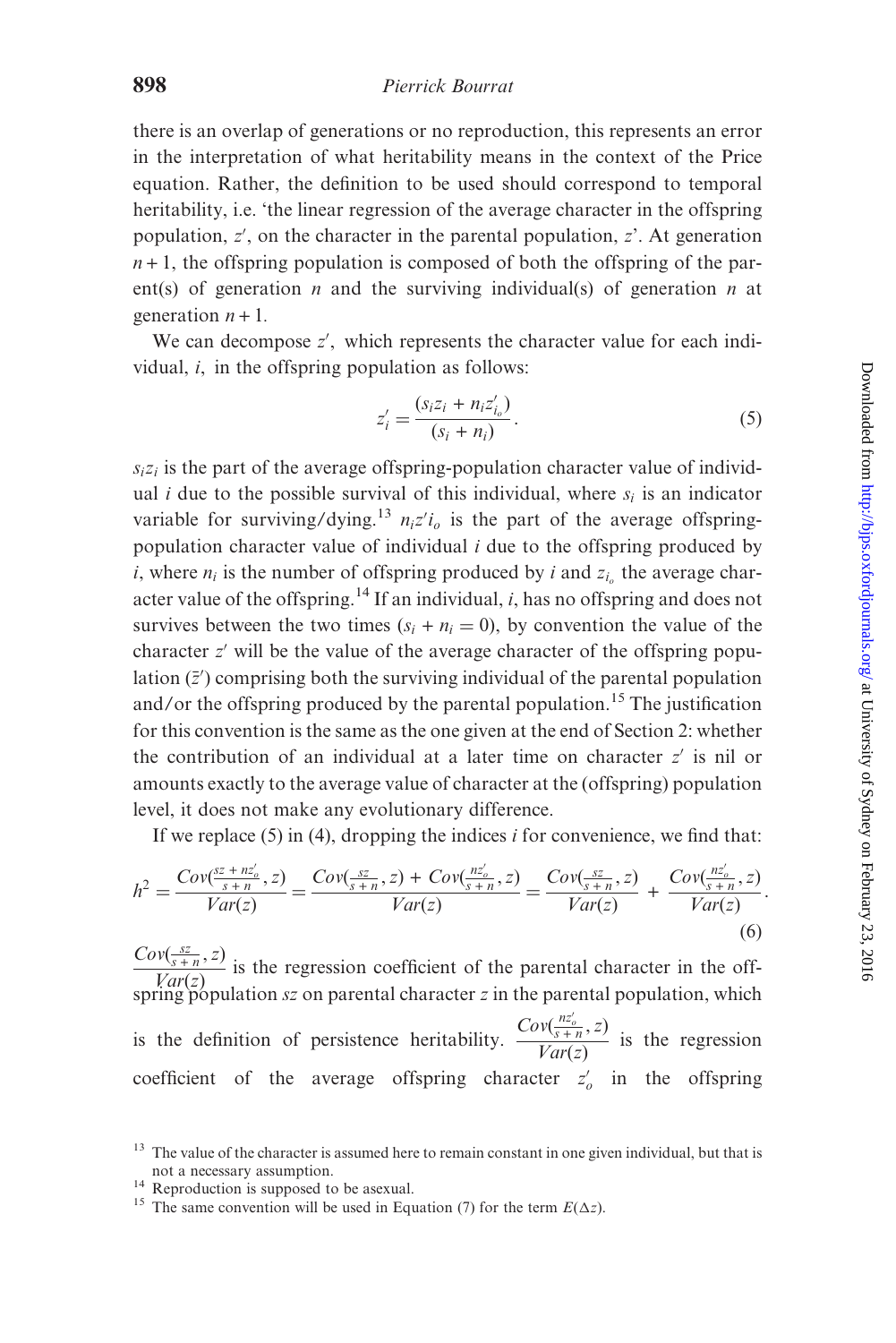<span id="page-16-0"></span>population on parental character z, which is the definition of generational heritability. Each of these two coefficients can be nil. When we replace [\(6\)](#page-15-0) in [\(3\)](#page-5-0) and we get:

$$
\Delta \bar{z} = \left( \frac{Cov(\frac{sz}{s+n}, z)}{Var(z)} + \frac{Cov(\frac{nz'}{s+n}, z)}{Var(z)} \right) Cov(\omega, z) + E(\Delta z). \tag{7}
$$

This is a formulation of the Price equation separating  $h^2$  into generational and persistence heritability. The demonstration provided here shows how generational heritability and persistence heritability are commensurable.  $E(\Delta z)$  is still interpreted as the change in character z that would have occurred anyway without selection, but this change can occur both by a transmission bias in the character from parent to offspring or a transmission bias in the character from one and the same individual over time by some form of mutation.

#### 5 Conclusion: Why Should We Care?

In this article, I have presented a different and less intuitive concept of heritability. Both persistence heritability and generational heritability (i.e. the intuitive conception of heritability) are entailed in this concept that I have called temporal heritability. I have argued that temporal heritability is the right interpretation of heritability to use when talking at the most general level about ENS and thus the one to be used in the recipe approach to ENS.

One might object at this point that the benefits of interpreting heritability as temporal heritability instead of generational heritability in recipes do not outweigh the costs of doing so, on the grounds that the difference between generational and temporal heritability is not important in most cases of ENS. I disagree. On the one hand, persistence alone does not straightforwardly allow the same kind of complex adaptations observed in Darwinian populations in which there is genuine reproduction. This point is intuitively obvious, but for a detailed account of the reasons why that is the case, see [\(Bourrat \[2014\]\)](#page-19-0). On the other hand, persistence is certainly of importance in organisms that do not reproduce, or for which reproduction and growth are hard to distinguish (see [\(Godfrey-Smith \[2009\]; Bouchard \[2008\]](#page-19-0), [\[2011\]\)](#page-19-0) for examples). For all these cases, persistence heritability will be of importance. Evolutionary biology and philosophy of biology have for too long focused on organisms that resemble us and marginalized cases that do not. But there are many species for which a persistence account of heritability can be given. This is usually not done because although in practice the concept I defined as temporal heritability is the one used in evolutionary theory (the formal equations are exact),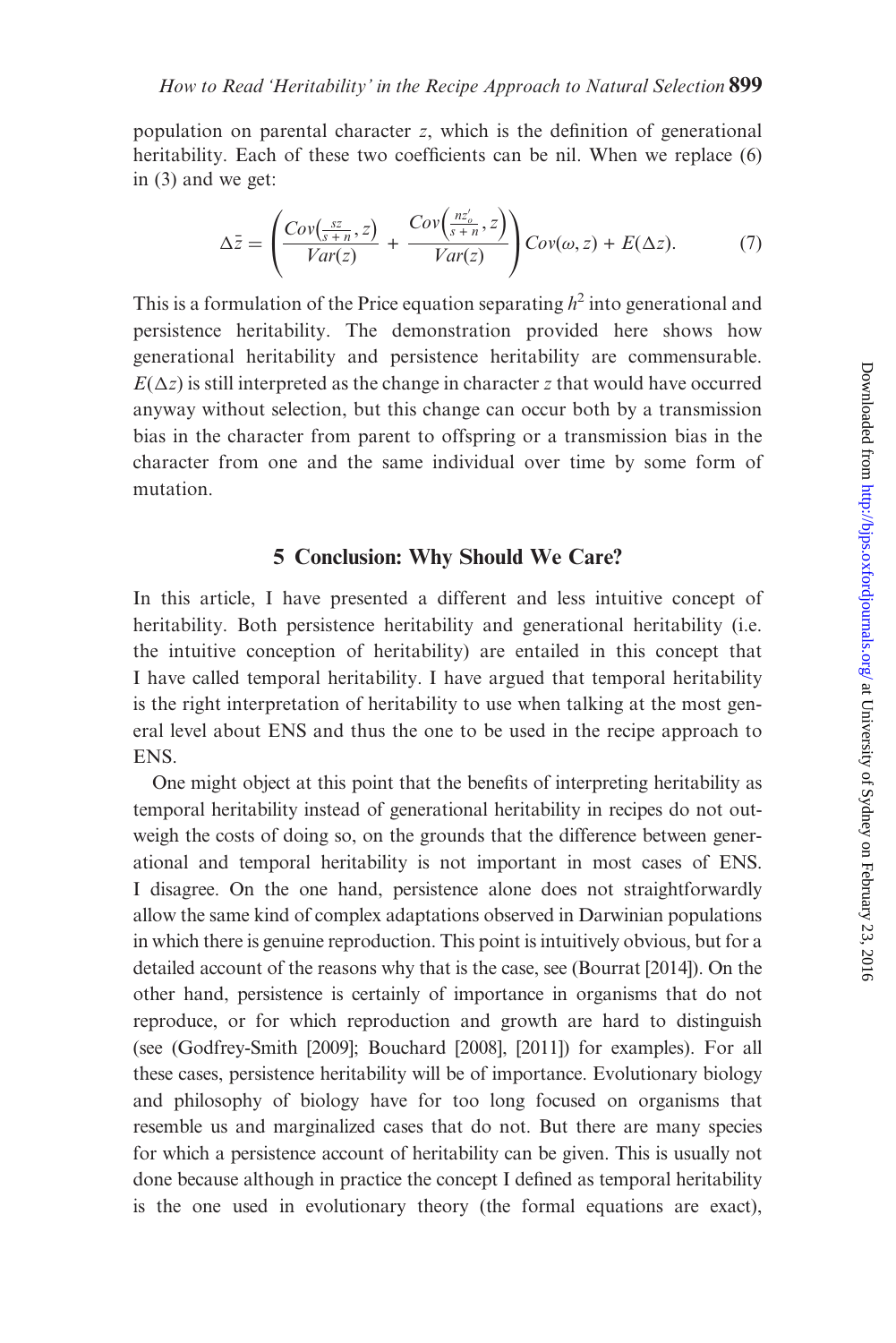everything is done as if the concept of generational heritability is the one used. Earnshaw-Wythe, and to some extent Okasha, are not the only ones to use a generational interpretation of the concept of heritability when they should use a temporal one. I have found at least four other instances of this in the literature [\(Jacquard \[1983\]; Gillespie](#page-19-0) [2004]; [Godfrey-Smith \[2009\]](#page-19-0); [Hamilton](#page-19-0) [\[2009\]\)](#page-19-0).

To this can be added that the concept of temporal heritability might be useful to explore in a number of contexts, such as the major transitions in evolution or, more generally, with the multilevel approach to selection, since persistence at one level can be seen as a birth–death process at another. For example, when a multicellular organism survives, almost all its cells are replaced over time. One might thus think that commensurability between persistence and reproduction is possible. Furthermore, in a context in which the concept of ENS is explored by domains aside from biology, it can be interesting to have at hand a general interpretation of the concept of heritability that does not impede the use of less general ones when necessary. Finally, using the concept of temporal heritability rather than generational heritability has important consequences for the concept of fitness. As can be seen in [Equation \(3\)](#page-5-0) and [\(7\)](#page-16-0), when there is no reproduction in the population or, less extremely, when there is an overlap of generations, the fitness of an individual cannot straightforwardly be the number of offspring produced; in some cases there is no offspring, only the surviving individual, or both offspring and surviving parents. This calls for a different and more general concept of fitness. Van Valen ([\[1976\]\)](#page-20-0), Bouchard and Rosenberg [\(\[2004\]](#page-19-0)), Bouchard [\(\[2008\]](#page-19-0), [\[2011\]](#page-19-0)), and Earnshaw-Whyte ([\[2012\]\)](#page-19-0), as well as Matthen and Ariew ([\[2002\]\)](#page-20-0), in different terms, have made some steps towards that direction, but a lot remains to be done.

#### Acknowledgements

I am thankful to Adrian Currie, Patrick Forber, Peter Godfrey-Smith, Paul Griffiths, Samir Okasha, Elena Walsh, the people attending the 2012 S-ANU semester 2 meeting, and three anonymous reviewers for their comments on an earlier version of this paper. I am especially grateful to Angelique Ockert and Elena Walsh who proofread the English of the article.

> Department of Philosophy School of Philosophical and Historical Inquiry Quadrangle A14 University of Sydney NSW 2006, Australia p.bourrat@gmail.com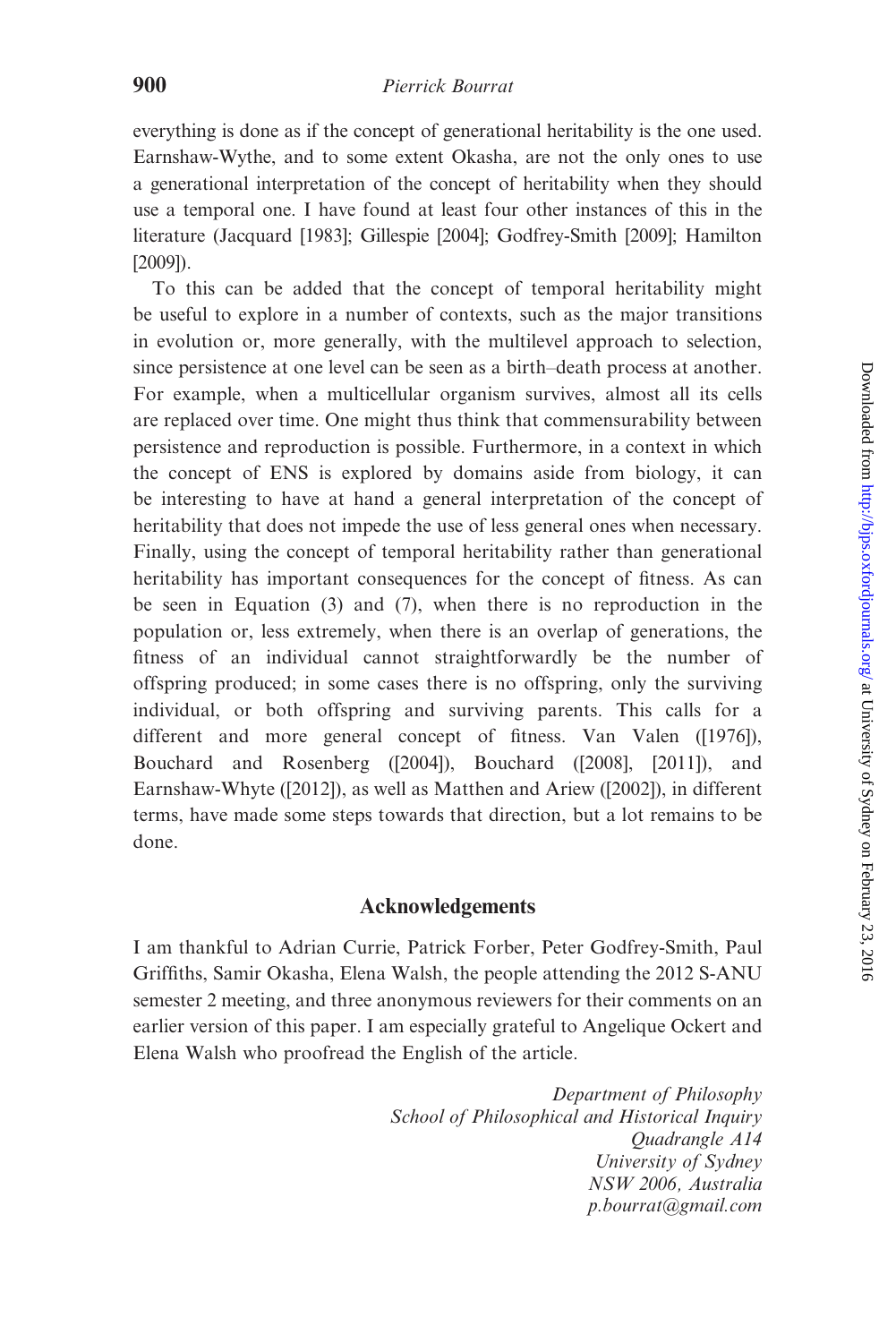# Appendix: Okasha's Derivation of the Price Equation Making Explicit the Heritability Term

Okasha [\(\[2006\]](#page-20-0)) derives a formulation of the Price equation that makes explicit the term  $h^2$  of heritability. In this appendix, I detail the different steps to get to this formulation.

The formulation of the Price equation Okasha starts with is [Equation 2](#page-5-0):

$$
\Delta \bar{z} = Cov(\omega, z) + E_w(\Delta z),
$$

where  $\omega$  is the relative fitness ( $\omega = w/\bar{w}$ ) and  $E_w(\Delta z)$  is the fitness-weighted average of the quantity  $\Delta \bar{z}$ .

From there, he notes that the term  $E_w(\Delta z)$  in [Equation 2](#page-5-0) can be decomposed as follows [\(Okasha \[2006\]](#page-20-0), p. 26):

$$
E_w(\Delta z) = E(\Delta z) + Cov(\omega, \Delta z).
$$

Thus, [Equation \(2\)](#page-5-0) can be rewritten as follows:

$$
\Delta \bar{z} = Cov(\omega, z) + E(\Delta z) + Cov(\omega, \Delta z).
$$

Noting that  $\Delta z = z' - z$ , this equation can be simplified. This yields:

$$
\Delta \bar{z} = Cov(\omega, z) + E(\Delta z) + Cov(\omega, z') - Cov(\omega, z) = Cov(\omega, z') + E(\Delta z),
$$

where  $Cov(\omega, z')$  is the covariance between an entity's relative fitness and the average trait value of its offspring.

From this formulation of [Equation \(2\)](#page-5-0), we can now make heritability,  $h^2$ , apparent. In fact, we know that with a regression line on a graph representing the average offspring values of character z on parental values (or mid-parental in the case of sexual reproduction) of each individual of the initial population, for each point  $z'$  on the figure we have:

$$
z'=a+h^2z+e,
$$

where  $a$  is the intercept and  $e$  is what remains unexplained by the regression.

Replacing this decomposition of  $z'$  in the Price equation we obtain:

$$
\Delta \bar{z} = Cov(\omega, a + h^2 z + e) + E(\Delta z)
$$
  
=  $Cov(\omega, a) + h^2 Cov(\omega, z) + Cov(\omega, e) + E(\Delta z)$ .

Because  $Cov(\omega, a) = 0$ , since a is a constant and that the assumption  $Cov(\omega, e) = 0$  is a reasonable one ([Okasha \[2006\]](#page-20-0), p. 35), we can simplify this result into [Equation \(3\):](#page-5-0)

$$
\Delta \bar{z} = h^2 Cov(\omega, z) + E(\Delta z).
$$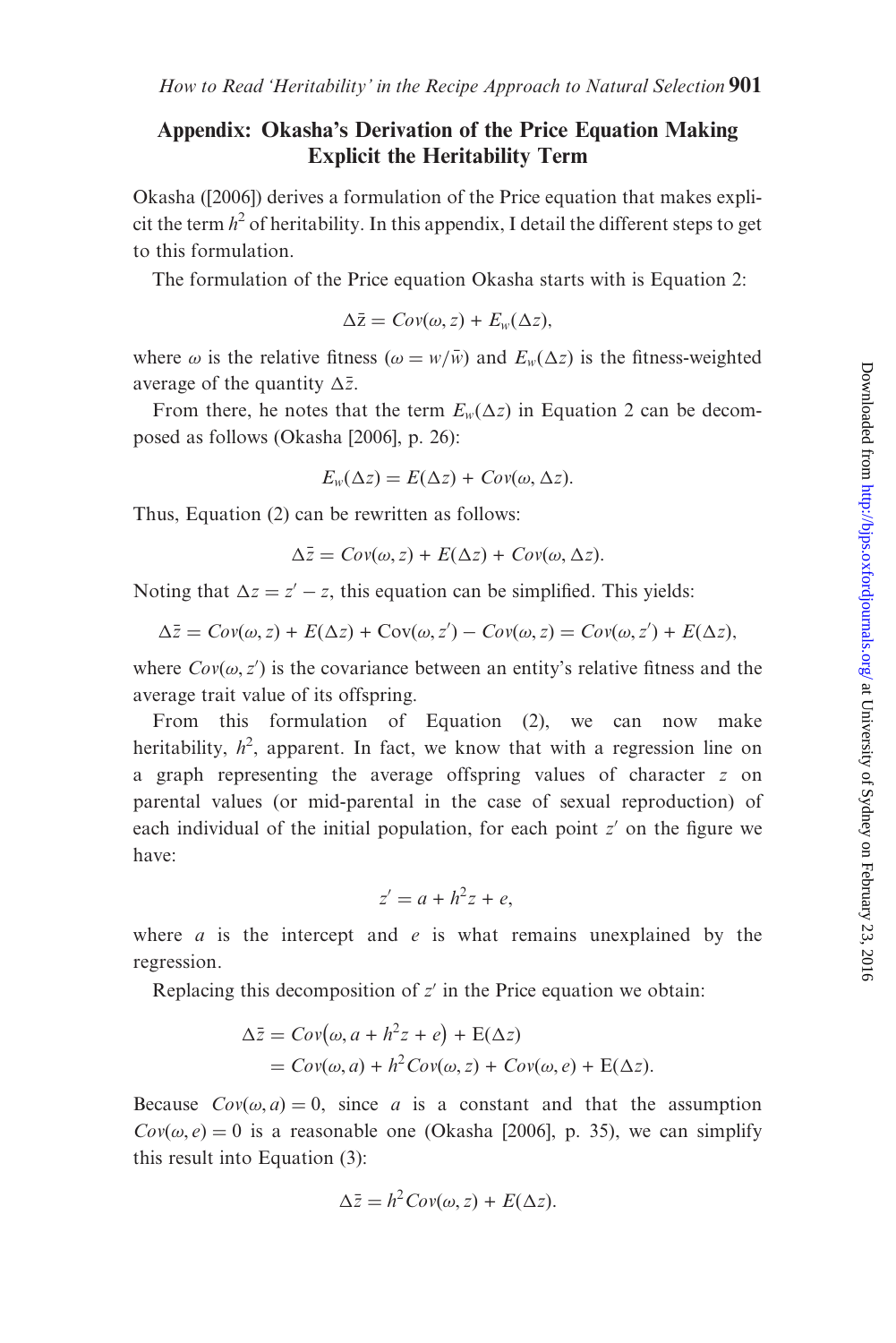#### **References**

- <span id="page-19-0"></span>Bouchard, F. [2004]: Evolution, Fitness, and the Struggle for Persistence, Unpublished PhD dissertation, Duke University.
- Bouchard, F. [2008]: 'Causal Processes, Fitness, and the Differential Persistence of Lineages', Philosophy of Science, 75, pp. 560–70.
- Bouchard, F. [2011]: 'Darwinism without Populations: A More Inclusive Understanding of the "Survival of the Fittest"', Studies in History and Philosophy of Biological and Biomedical Sciences, 42, pp. 106–14.
- Bouchard, F. and Rosenberg, A. [2004]: 'Fitness, Probability, and the Principles of Natural Selection', The British Journal for the Philosophy of Science, 55, pp. 693–712.
- Bourrat, P. [2014]: 'From Survivors to Replicators: Evolution by Natural Selection Revisited', Biology and Philosophy, 29, pp. 517–38.
- Brandon, R. N. [1990]: Adaptation and Environment, Princeton, NJ: Princeton University Press.
- Charlesworth, B. [1994]: Evolution in Age-Structured Populations, Cambridge: Cambridge University Press.
- Darwin, C. [1859]: On the Origin of Species by Means of Natural Selection, London: J. Murray.
- Doolittle, W. F. [2014]: 'Natural Selection through Survival Alone, and the Possibility of Gaia', Biology and Philosophy, 29, pp. 415–23.
- Downes, S. M. [2009a]: 'Heredity and Heritability', in E. Zalta (ed.), The Stanford Encyclopedia of Philosophy, <[http://plato.stanford.edu/archives/spr2014/entries](http://plato.stanford.edu/archives/spr2014/entries/heredity/) [/heredity/](http://plato.stanford.edu/archives/spr2014/entries/heredity/)>.
- Downes, S. M. [2009b]: 'Moving Past the Levels of Selection Debates', Biology and Philosophy,  $24$ , pp. 703–9.
- Earnshaw-Whyte, E. [2012]: 'Increasingly Radical Claims about Heredity and Fitness', Philosophy of Science, 79, pp. 396–412.
- Endler, J. A. [1986]: Natural Selection in the Wild, Princeton, NJ: Princeton University Press.
- Frank, S. A. [1998]: Foundations of Social Evolution, Princeton, NJ: Princeton University Press.
- Gardner, A. and Grafen, A. [2009]: 'Capturing the Superorganism: A Formal Theory of Group Adaptation', Journal of Evolutionary Biology, 22, pp. 659–71.
- Gillespie, J. H. [2004]: Population Genetics: A Concise Guide, Baltimore: Johns Hopkins University Press.
- Godfrey-Smith, P. [2007]: 'Conditions for Evolution by Natural Selection', Journal of Philosophy, 104, pp. 489-516.
- Godfrey-Smith, P. [2009]: Darwinian Populations and Natural Selection, New York: Oxford University Press.
- Hamilton, M. [2009]: Population Genetics, Oxford: Wiley-Blackwell.
- Jacquard, A. [1983]: 'Heritability: One Word, Three Concepts', Biometrics, 39, pp. 465–77.
- Lewontin, R. C. [1970]: 'The Units of Selection', Annual Review of Ecology and Systematics, 1, pp. 1–18.